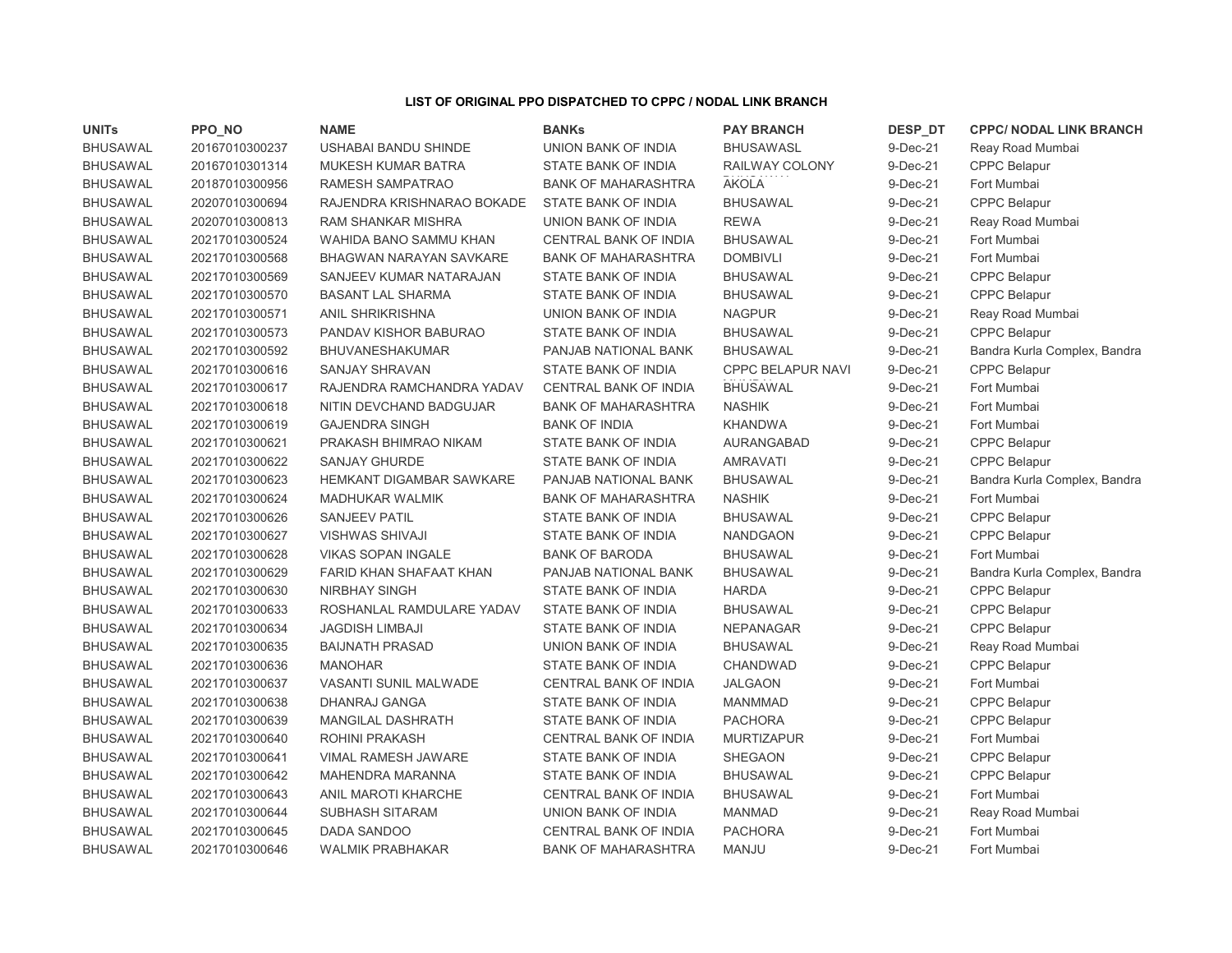| <b>UNITs</b>       | PPO_NO         | <b>NAME</b>                  | <b>BANKs</b>               | <b>PAY BRANCH</b>    | DESP_DT    | <b>CPPC/ NODAL LINK BRANCH</b> |
|--------------------|----------------|------------------------------|----------------------------|----------------------|------------|--------------------------------|
| <b>BHUSAWAL</b>    | 20217010300647 | <b>ASHOK SHANKAR</b>         | <b>BANK OF MAHARASHTRA</b> | <b>NASHIK</b>        | 9-Dec-21   | Fort Mumbai                    |
| <b>BHUSAWAL</b>    | 20217010300649 | <b>MALABAI SHANKAR</b>       | STATE BANK OF INDIA        | <b>BHUSAWAL</b>      | 9-Dec-21   | <b>CPPC Belapur</b>            |
| <b>BHUSAWAL</b>    | 20217010300650 | <b>SUNANDA</b>               | STATE BANK OF INDIA        | <b>RAMDAS PETH</b>   | 9-Dec-21   | CPPC Belapur                   |
| <b>BHUSAWAL</b>    | 20217010300651 | MAHESH BABOOLAL PATHAROL     | <b>BANK OF MAHARASHTRA</b> | <b>KHANDWA</b>       | 9-Dec-21   | Fort Mumbai                    |
| <b>BHUSAWAL</b>    | 20217010300652 | <b>ASHOK RAGHUNATH</b>       | <b>BANK OF INDIA</b>       | <b>BHUSAWAL</b>      | 9-Dec-21   | Fort Mumbai                    |
| <b>BHUSAWAL</b>    | 20217010300653 | <b>BHIMRAO CHAGAN</b>        | STATE BANK OF INDIA        | <b>CHALISGAON</b>    | 9-Dec-21   | <b>CPPC Belapur</b>            |
| <b>BHUSAWAL</b>    | 20217010300654 | RAVINDRA OWALKAR             | STATE BANK OF INDIA        | <b>SHEGAON</b>       | 9-Dec-21   | <b>CPPC Belapur</b>            |
| <b>BHUSAWAL</b>    | 20217010300655 | YASHWANT MANOHER             | STATE BANK OF INDIA        | <b>BHUSAWAL</b>      | 9-Dec-21   | <b>CPPC Belapur</b>            |
| <b>BHUSAWAL</b>    | 20217010300657 | <b>RAMKRUPAL</b>             | UNION BANK OF INDIA        | <b>SHEGAON</b>       | 9-Dec-21   | Reay Road Mumbai               |
| <b>HEADQUARTER</b> | 20167010100002 | RAMSINGH RAMADHIN SINGH      | STATE BANK OF INDIA        | DOMBIVLI (W)         | 9-Dec-21   | CPPC Belapur                   |
| <b>HEADQUARTER</b> | 20187010100162 | RAJENDRA LAXMAN JAGTAP       | STATE BANK OF INDIA        | <b>KALWA</b>         | 3-Dec-21   | <b>CPPC Belapur</b>            |
| <b>HEADQUARTER</b> | 20197010100084 | VARGHESE M DANIEL            | <b>CANARA BANK</b>         | MURBAD ROAD, KALYAN  | 1-Dec-21   | Bandra Kurla Complex, Bandra   |
| <b>HEADQUARTER</b> | 20207010100085 | JAYACHANDRIKA SAMPATHKUMAR   | <b>BANK OF BARODA</b>      | <b>DOMBIVLI EAST</b> | $1-Dec-21$ | Fort Mumbai                    |
| <b>HEADQUARTER</b> | 20217010100040 | E V RAMACHANDRAN             | STATE BANK OF INDIA        | <b>KERALA</b>        | $1-Dec-21$ | <b>CPPC Belapur</b>            |
| <b>HEADQUARTER</b> | 20217010100095 | NARENDRA SHANKAR LAD         | STATE BANK OF INDIA        | <b>BHANDUP</b>       | $1-Dec-21$ | <b>CPPC Belapur</b>            |
| <b>HEADQUARTER</b> | 20217010100152 | <b>VINOD KUMAR SINGH</b>     | STATE BANK OF INDIA        | <b>KALYAN</b>        | $1-Dec-21$ | <b>CPPC Belapur</b>            |
| <b>HEADQUARTER</b> | 20217010100153 | SHRUTI VIVEK DESHPANDE       | STATE BANK OF INDIA        | <b>ANDHERI</b>       | $1-Dec-21$ | CPPC Belapur                   |
| <b>HEADQUARTER</b> | 20217010100154 | RANJANA ARVIND MHATRE        | STATE BANK OF INDIA        | <b>JUINAGAR</b>      | $1-Dec-21$ | <b>CPPC Belapur</b>            |
| <b>HEADQUARTER</b> | 20217010100155 | MAHARUDRA BAPPAJI THAKAR     | <b>BANK OF INDIA</b>       | <b>KALYAN</b>        | 1-Dec-21   | Fort Mumbai                    |
| <b>HEADQUARTER</b> | 20217010100156 | ANUJA SANJAY AGASHE          | STATE BANK OF INDIA        | <b>CHUNABHATTI</b>   | 1-Dec-21   | <b>CPPC Belapur</b>            |
| <b>HEADQUARTER</b> | 20217010100157 | SWATI YADNESH VAIDYA         | <b>BANK OF INDIA</b>       | <b>DOMBIVLI</b>      | $1-Dec-21$ | Fort Mumbai                    |
| <b>HEADQUARTER</b> | 20217010100158 | <b>GAJANAN GOPAL GOKHALE</b> | <b>BANK OF BARODA</b>      | <b>TILAK NAGAR</b>   | $1-Dec-21$ | Fort Mumbai                    |
| <b>HEADQUARTER</b> | 20217010100159 | VIJAYKUMAR VISHWANATH        | <b>CANARA BANK</b>         | <b>FORT MARKET</b>   | $1-Dec-21$ | Bandra Kurla Complex, Bandra   |
| <b>HEADQUARTER</b> | 20217010100160 | <b>JAYANTI AYYAPAN</b>       | STATE BANK OF INDIA        | <b>ANDHERI</b>       | $1-Dec-21$ | <b>CPPC Belapur</b>            |
| HEADQUARTER        | 20217010100161 | <b>GIRISH DATTATRAY KALE</b> | UNITED COMMERCIAL BANK     | KANDIVLI             | $1-Dec-21$ | Fort Mumbai                    |
| <b>HEADQUARTER</b> | 20217010100162 | BHARATI SUDHAKAR KHEDEKAR    | <b>BANK OF INDIA</b>       | <b>BORIVALI</b>      | $1-Dec-21$ | Fort Mumbai                    |
| <b>HEADQUARTER</b> | 20217010100163 | VASUDEO BAPU PEDNEKAR        | <b>BANK OF INDIA</b>       | <b>MULUND</b>        | $1-Dec-21$ | Fort Mumbai                    |
| <b>HEADQUARTER</b> | 20217010100164 | CHANDRAKANT MARUTI           | STATE BANK OF INDIA        | <b>KALYAN</b>        | $1-Dec-21$ | CPPC Belapur                   |
| <b>HEADQUARTER</b> | 20217010100165 | <b>VENKATESH MANOHAR</b>     | STATE BANK OF INDIA        | Mindspace            | $1-Dec-21$ | <b>CPPC Belapur</b>            |
| <b>HEADQUARTER</b> | 20217010100166 | SHUBHANGI ANKUSH CHAVAN      | <b>BANK OF BARODA</b>      | <b>KALYAN</b>        | $1-Dec-21$ | Fort Mumbai                    |
| <b>HEADQUARTER</b> | 20217010100167 | SANJAY ABHIMANYU BORKAR      | STATE BANK OF INDIA        | <b>MULUND</b>        | 1-Dec-21   | <b>CPPC Belapur</b>            |
| <b>HEADQUARTER</b> | 20217010100168 | ARUN BHAULAL MANORE          | <b>BANK OF INDIA</b>       | <b>KALYAN</b>        | $1-Dec-21$ | Fort Mumbai                    |
| <b>HEADQUARTER</b> | 20217010100169 | AMOL YESHWANT GHATGE         | <b>BANK OF MAHARASHTRA</b> | <b>THANE</b>         | 1-Dec-21   | Fort Mumbai                    |
| <b>HEADQUARTER</b> | 20217010100170 | SHALINI SHIVDAS UKE          | <b>CANARA BANK</b>         | <b>DOMBIVLI</b>      | $1-Dec-21$ | Bandra Kurla Complex, Bandra   |
| <b>HEADQUARTER</b> | 20217012100020 | PRATIBHA PRABHAKAR JADHAV    | STATE BANK OF INDIA        | <b>PAREL</b>         | 3-Dec-21   | <b>CPPC Belapur</b>            |
| <b>HEADQUARTER</b> | 20217012100021 | RAJENDRA SADASHIV BHAGWAT    | STATE BANK OF INDIA        | <b>KOPARKHAIRANE</b> | 3-Dec-21   | <b>CPPC Belapur</b>            |
| <b>HEADQUARTER</b> | 20217012200032 | NIVRUTI RAMA THAKARE         | <b>BANK OF BARODA</b>      | <b>IGATPURI</b>      | 9-Dec-21   | Fort Mumbai                    |
| <b>HEADQUARTER</b> | 20217012200033 | PRAKASH ARJUN MASAND         | <b>CANARA BANK</b>         | KHARGHAR II          | 9-Dec-21   | Bandra Kurla Complex, Bandra   |
| <b>MUMBAI</b>      | 20167010201200 | PRALHAD ARJUN                | <b>CANARA BANK</b>         | <b>JASAI</b>         | 6-Dec-21   | Bandra Kurla Complex, Bandra   |
| <b>MUMBAI</b>      | 20167010202023 | <b>KAILAS LAXMAN</b>         | <b>CANARA BANK</b>         | <b>BADLAPUR</b>      | 1-Dec-21   | Bandra Kurla Complex, Bandra   |
| <b>MUMBAI</b>      | 20177010200110 | MALVIKA BALUBHAI RATHOD      | CENTRAL BANK OF INDIA      | <b>LOWER PAREL</b>   | 6-Dec-21   | Fort Mumbai                    |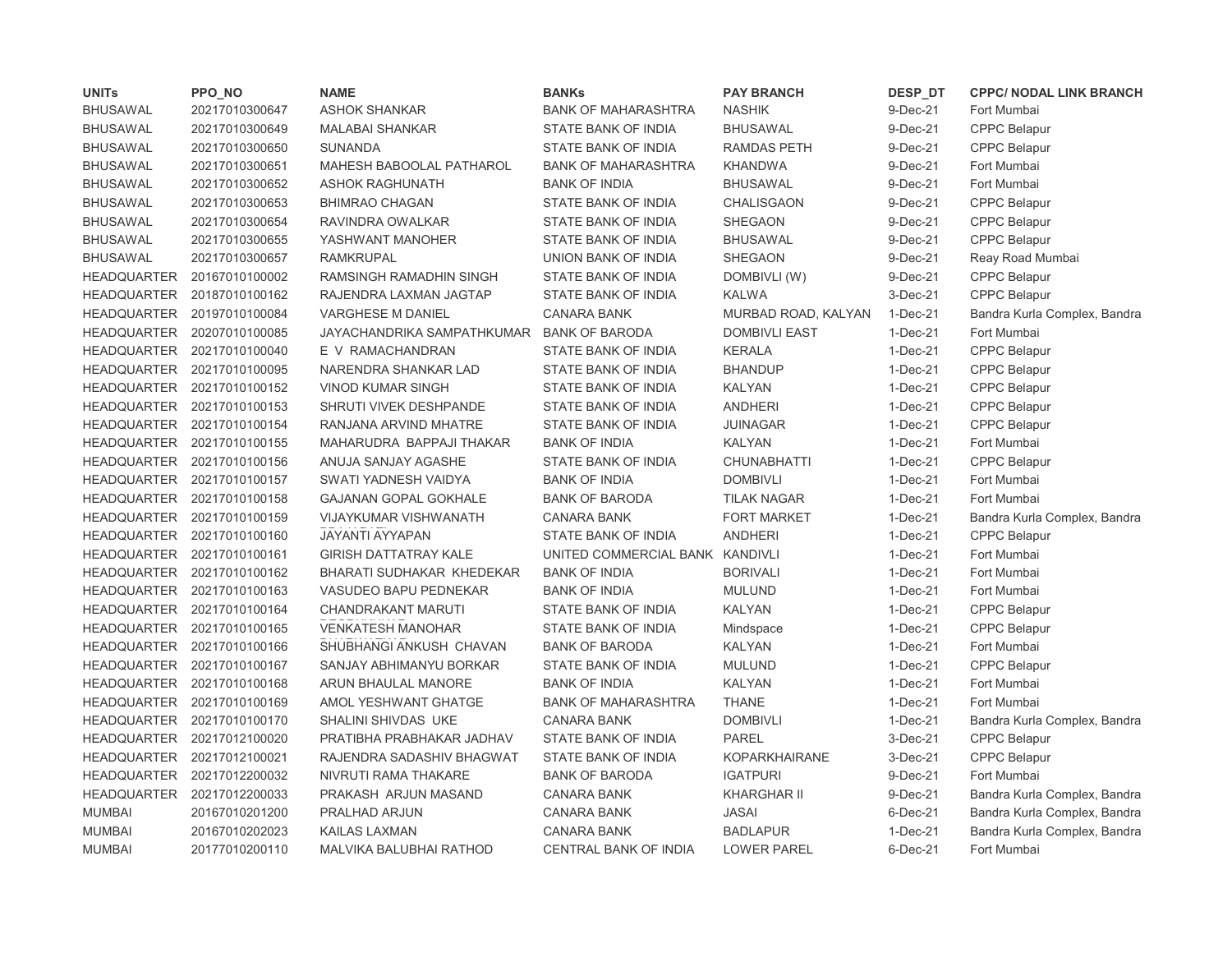| <b>UNITS</b>  | PPO_NO         | <b>NAME</b>                                    | <b>BANKs</b>               | <b>PAY BRANCH</b>      | DESP_DT        | <b>CPPC/ NODAL LINK BRANCH</b> |
|---------------|----------------|------------------------------------------------|----------------------------|------------------------|----------------|--------------------------------|
| <b>MUMBAI</b> | 20187010200230 | MARGARET RATNAKAR JAGTAP                       | <b>CANARA BANK</b>         | <b>BYCULLA</b>         | 6-Dec-21       | Bandra Kurla Complex, Bandra   |
| <b>MUMBAI</b> | 20207010200400 | PRAKASH RAMAKANT DESHPANDE                     | STATE BANK OF INDIA        | <b>KALYAN</b>          | $3-Dec-21$     | <b>CPPC Belapur</b>            |
| <b>MUMBAI</b> | 20207010200939 | <b>JAGLAL MANGRULAL YADAV</b>                  | <b>CANARA BANK</b>         | <b>KALYAN</b>          | 6-Dec-21       | Bandra Kurla Complex, Bandra   |
| <b>MUMBAI</b> | 20207010201576 | MARUTI VISHNU BHALEKAR                         | <b>CANARA BANK</b>         | <b>SION</b>            | 6-Dec-21       | Bandra Kurla Complex, Bandra   |
| <b>MUMBAI</b> | 20217010200711 | SURESH BAGALYA DALVI                           | UNION BANK OF INDIA        | <b>DIVA</b>            | 3-Dec-21       | Reay Road Mumbai               |
| <b>MUMBAI</b> | 20217010200924 | RAJENDRA SITARAM AHIRE                         | <b>CANARA BANK</b>         | <b>NEHRU NAGAR</b>     | 8-Dec-21       | Bandra Kurla Complex, Bandra   |
| <b>MUMBAI</b> | 20217010201148 | <b>BABAN GOPAL</b>                             | <b>BANK OF MAHARASHTRA</b> | <b>KARLA</b>           | 8-Dec-21       | Fort Mumbai                    |
| <b>MUMBAI</b> | 20217010201158 | RAM BABU RAM                                   | <b>CANARA BANK</b>         | <b>VANGANI</b>         | 6-Dec-21       | Bandra Kurla Complex, Bandra   |
| <b>MUMBAI</b> | 20217010201167 | <b>VIBHAS DATTATRAYA KARANJKAR</b>             | STATE BANK OF INDIA        | <b>HAMIDIA ROAD</b>    | 3-Dec-21       | <b>CPPC Belapur</b>            |
| <b>MUMBAI</b> | 20217010201170 | CHANDRAKANT PRALHAD LATKE                      | STATE BANK OF INDIA        | <b>KALYAN</b>          | 3-Dec-21       | <b>CPPC Belapur</b>            |
| <b>MUMBAI</b> | 20217010201171 | ANANTA PUNDALIK BHANE                          | STATE BANK OF INDIA        | <b>DOMBIVLI</b>        | $1-Dec-21$     | <b>CPPC Belapur</b>            |
| <b>MUMBAI</b> | 20217010201173 | VIJAY DEOCHAND LOKHANDE                        | <b>BANK OF INDIA</b>       | <b>KALYAN</b>          | $2$ -Dec- $21$ | Fort Mumbai                    |
| <b>MUMBAI</b> | 20217010201174 | RAVINDRA LAXMAN PATIL                          | STATE BANK OF INDIA        | <b>KADAKPADA</b>       | $2$ -Dec- $21$ | <b>CPPC Belapur</b>            |
| <b>MUMBAI</b> | 20217010201175 | <b>VILAS GUNAJI JADHAV</b>                     | <b>BANK OF INDIA</b>       | <b>KAMOTHE</b>         | 2-Dec-21       | Fort Mumbai                    |
| <b>MUMBAI</b> | 20217010201176 | SANJAY GOPAL YADAV                             | <b>CANARA BANK</b>         | <b>IGATPURI</b>        | $2-Dec-21$     | Bandra Kurla Complex, Bandra   |
| <b>MUMBAI</b> | 20217010201177 | ASHOK MURLIDHAR SHINDE                         | <b>BANK OF BARODA</b>      | <b>KALYAN</b>          | $6$ -Dec-21    | Fort Mumbai                    |
| <b>MUMBAI</b> | 20217010201178 | PUNTAMBEKAR CHANDRAKANT                        | <b>BANK OF MAHARASHTRA</b> | <b>KALYAN</b>          | 6-Dec-21       | Fort Mumbai                    |
| <b>MUMBAI</b> | 20217010201179 | <b>PRABHAKAR S DEKATE</b>                      | <b>BANK OF BARODA</b>      | <b>THANE</b>           | 6-Dec-21       | Fort Mumbai                    |
| <b>MUMBAI</b> | 20217010201180 | <b>PATHAK BIMLENDRA</b>                        | STATE BANK OF INDIA        | <b>GREATER BOMBAY</b>  | 6-Dec-21       | <b>CPPC Belapur</b>            |
| <b>MUMBAI</b> | 20217010201181 | RAMBAHADUR SINGH DEO SINGH                     | STATE BANK OF INDIA        | <b>DADAR MILLENIUM</b> | 2-Dec-21       | <b>CPPC Belapur</b>            |
| <b>MUMBAI</b> | 20217010201182 | SANJAY LAXMAN PATANGE                          | PANJAB NATIONAL BANK       | <b>DOMBIVLI</b>        | $2-Dec-21$     | Bandra Kurla Complex, Bandra   |
| <b>MUMBAI</b> | 20217010201183 | MILIND JAGANNATH KHAMKAR                       | STATE BANK OF INDIA        | <b>ANDHERI</b>         | $3-Dec-21$     | <b>CPPC Belapur</b>            |
| <b>MUMBAI</b> | 20217010201184 | <b>MILIND DADA</b>                             | <b>BANK OF MAHARASHTRA</b> | <b>KASARA</b>          | $1-Dec-21$     | Fort Mumbai                    |
| <b>MUMBAI</b> | 20217010201185 | RAJESHWAR YADAV                                | <b>STATE BANK OF INDIA</b> | LAI                    | $1-Dec-21$     | <b>CPPC Belapur</b>            |
| <b>MUMBAI</b> | 20217010201186 | MATHURA SURESH RAMCHARAN                       | <b>BANK OF BARODA</b>      | <b>MULUND</b>          | $6$ -Dec-21    | Fort Mumbai                    |
| <b>MUMBAI</b> | 20217010201187 | SUHAS DATTATRAY KULKARNI                       | STATE BANK OF INDIA        | <b>VASIND</b>          | $1-Dec-21$     | <b>CPPC Belapur</b>            |
| <b>MUMBAI</b> | 20217010201188 | VINOD VITHALRAO DEVATRAJ                       | STATE BANK OF INDIA        | <b>BADLAPUR</b>        | $1-Dec-21$     | CPPC Belapur                   |
| <b>MUMBAI</b> | 20217010201189 | HEMANT SAKHARAM SATARDEKAR STATE BANK OF INDIA |                            | <b>DOMBIVLI</b>        | $1-Dec-21$     | CPPC Belapur                   |
| <b>MUMBAI</b> | 20217010201190 | QUREISHI MOHAMMED MUZAFFER                     | STATE BANK OF INDIA        | <b>BYCULLA</b>         | $1-Dec-21$     | <b>CPPC Belapur</b>            |
| <b>MUMBAI</b> | 20217010201191 | <b>THAKA PADOO</b>                             | <b>BANK OF INDIA</b>       | <b>GHOTI</b>           | $1-Dec-21$     | Fort Mumbai                    |
| <b>MUMBAI</b> | 20217010201192 | <b>BIRASI DHANSING</b>                         | STATE BANK OF INDIA        | <b>JNPT TOWNSHIP</b>   | $1-Dec-21$     | <b>CPPC Belapur</b>            |
| <b>MUMBAI</b> | 20217010201193 | LAXMIBAI RAMKRISHNA                            | STATE BANK OF INDIA        | <b>VILHOLI</b>         | $2$ -Dec- $21$ | CPPC Belapur                   |
| <b>MUMBAI</b> | 20217010201194 | SUNIL NARENDRA BORDE                           | STATE BANK OF INDIA        | <b>PANVEL</b>          | $1-Dec-21$     | <b>CPPC Belapur</b>            |
| <b>MUMBAI</b> | 20217010201195 | SIDHARTH GANPAT GAIKWAD                        | <b>BANK OF MAHARASHTRA</b> | <b>TALEGAON</b>        | $1-Dec-21$     | Fort Mumbai                    |
| <b>MUMBAI</b> | 20217010201196 | <b>TANAJI KALU BHOR</b>                        | <b>BANK OF MAHARASHTRA</b> | DHUMALA                | $2$ -Dec- $21$ | Fort Mumbai                    |
| <b>MUMBAI</b> | 20217010201197 | AJAYKUMAR PONNUSWAMY                           | <b>INDIAN BANK</b>         | <b>BHANDUP</b>         | 2-Dec-21       | Fort Mumbai                    |
| <b>MUMBAI</b> | 20217010201198 | SURESH GANESH CHAUHAN                          | UNION BANK OF INDIA        | <b>COTTON GREEN</b>    | $2$ -Dec-21    | Reay Road Mumbai               |
| <b>MUMBAI</b> | 20217010201199 | DOLAS SANDIP BHALCHANDRA                       | PANJAB NATIONAL BANK       | <b>GOREGAON</b>        | $1-Dec-21$     | Bandra Kurla Complex, Bandra   |
| <b>MUMBAI</b> | 20217010201200 | SANTOSH KUMAR MISHRA                           | STATE BANK OF INDIA        | <b>VASIND</b>          | $1-Dec-21$     | <b>CPPC Belapur</b>            |
| <b>MUMBAI</b> | 20217010201201 | <b>GAUTAM RAMCHANDRA</b>                       | <b>STATE BANK OF INDIA</b> | <b>VASIND</b>          | $2-Dec-21$     | <b>CPPC Belapur</b>            |
| <b>MUMBAI</b> | 20217010201202 | CHHAYA DATTU GAWALI                            | <b>CANARA BANK</b>         | <b>KULGAON</b>         | $2$ -Dec-21    | Bandra Kurla Complex, Bandra   |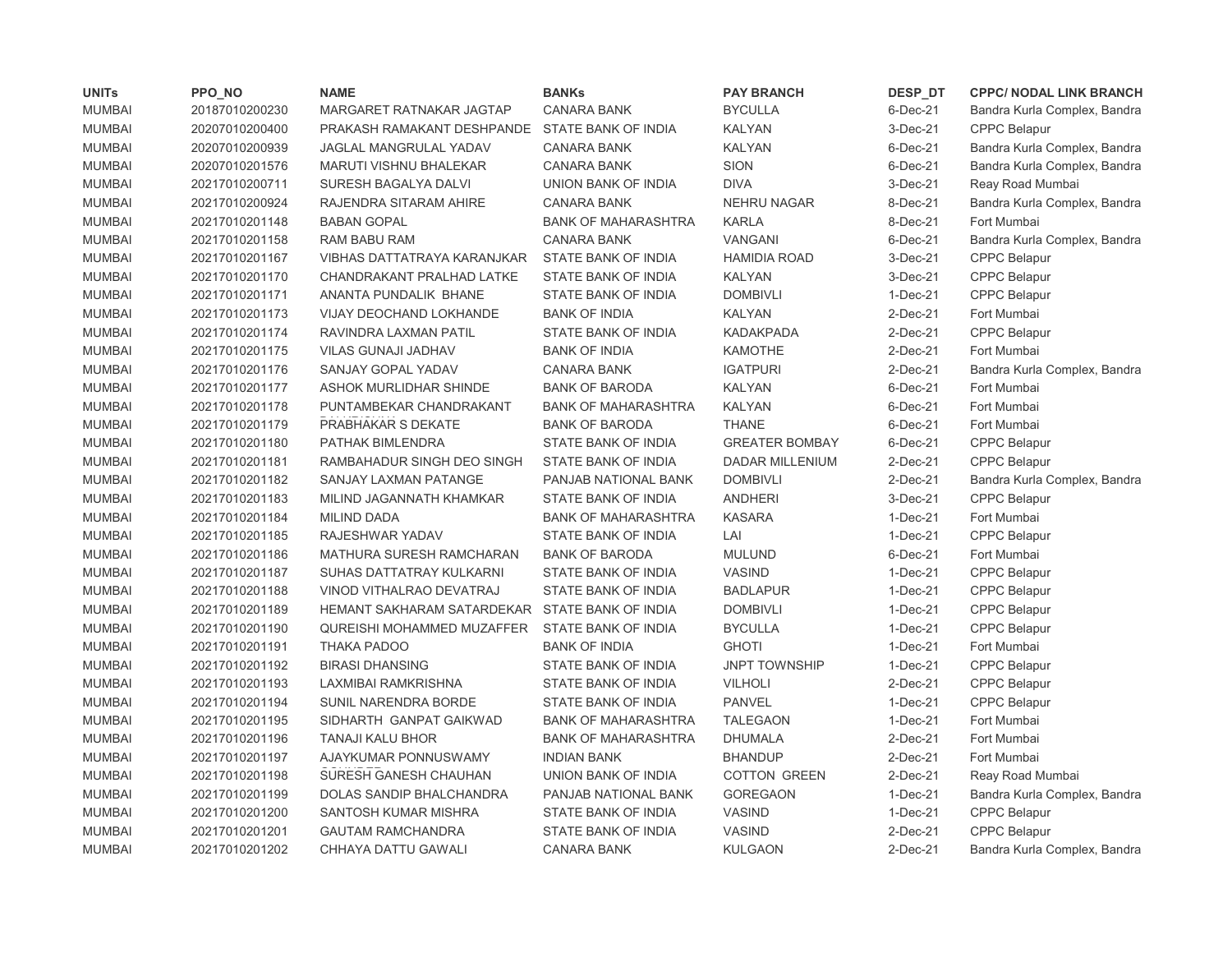| <b>UNITs</b>  | PPO_NO         | <b>NAME</b>                    | <b>BANKs</b>                 | <b>PAY BRANCH</b>            | DESP_DT     | <b>CPPC/ NODAL LINK BRANCH</b> |
|---------------|----------------|--------------------------------|------------------------------|------------------------------|-------------|--------------------------------|
| <b>MUMBAI</b> | 20217010201203 | DEEPAK JAGANATH DEOLE          | UNION BANK OF INDIA          | <b>ULHASNAGAR</b>            | $1-Dec-21$  | Reay Road Mumbai               |
| <b>MUMBAI</b> | 20217010201204 | PRAMOD MADHUKAR PATIL          | STATE BANK OF INDIA          | <b>THANE</b>                 | $2$ -Dec-21 | <b>CPPC Belapur</b>            |
| <b>MUMBAI</b> | 20217010201205 | YOGENDRANATH GUPTA             | <b>CANARA BANK</b>           | <b>KALYAN</b>                | 2-Dec-21    | Bandra Kurla Complex, Bandra   |
| <b>MUMBAI</b> | 20217010201206 | KISHOR ASHOK BHOIR             | STATE BANK OF INDIA          | <b>KALYAN</b>                | 2-Dec-21    | <b>CPPC Belapur</b>            |
| <b>MUMBAI</b> | 20217010201207 | <b>SURESH KASHINATH</b>        | CENTRAL BANK OF INDIA        | <b>MANMMAD</b>               | 1-Dec-21    | Fort Mumbai                    |
| <b>MUMBAI</b> | 20217010201208 | MAYADEVI CHANDRKANT KAMBLE     | STATE BANK OF INDIA          | <b>NERUL</b>                 | 1-Dec-21    | <b>CPPC Belapur</b>            |
| <b>MUMBAI</b> | 20217010201210 | HORILAL HIMMATSINGH MEHRA      | STATE BANK OF INDIA          | <b>KALYAN</b>                | 2-Dec-21    | <b>CPPC Belapur</b>            |
| <b>MUMBAI</b> | 20217010201211 | CHELAVI SELVAM                 | <b>CANARA BANK</b>           | <b>PANVEL</b>                | 1-Dec-21    | Bandra Kurla Complex, Bandra   |
| <b>MUMBAI</b> | 20217010201212 | <b>GHAG SANJAY SHANTARAM</b>   | UNITED COMMERCIAL BANK GORAI |                              | 1-Dec-21    | Fort Mumbai                    |
| <b>MUMBAI</b> | 20217010201213 | <b>VIJAY GAJANAN PADWAL</b>    | <b>CENTRAL BANK OF INDIA</b> | <b>MALAD</b>                 | 2-Dec-21    | Fort Mumbai                    |
| <b>MUMBAI</b> | 20217010201214 | PRAFUL BABURAO DERE            | <b>CANARA BANK</b>           | <b>DOMBIVLI</b>              | 3-Dec-21    | Bandra Kurla Complex, Bandra   |
| <b>MUMBAI</b> | 20217010201215 | MAYURESH WAMAN RAYARIKAR       | STATE BANK OF INDIA          | <b>BHOR</b>                  | 3-Dec-21    | <b>CPPC Belapur</b>            |
| <b>MUMBAI</b> | 20217010201216 | <b>VIJAY DIWAKAR DEOGIRKAR</b> | STATE BANK OF INDIA          | <b>BHOPAL</b>                | 3-Dec-21    | <b>CPPC Belapur</b>            |
| <b>MUMBAI</b> | 20217010201217 | VIDYADHAR NARAYAN THALE        | STATE BANK OF INDIA          | <b>PANVEL</b>                | 3-Dec-21    | <b>CPPC Belapur</b>            |
| <b>MUMBAI</b> | 20217010201218 | AMARNATH LALBAHADUR YADAV      | <b>BANK OF INDIA</b>         | <b>AMBERNATH</b>             | 3-Dec-21    | Fort Mumbai                    |
| <b>MUMBAI</b> | 20217010201219 | AWADHESH KUMAR SHARMA          | STATE BANK OF INDIA          | NALLASOPARA                  | 1-Dec-21    | <b>CPPC Belapur</b>            |
| <b>MUMBAI</b> | 20217010201220 | <b>SHIV KUMAR MISHRA</b>       | STATE BANK OF INDIA          | <b>KALYAN</b>                | 1-Dec-21    | CPPC Belapur                   |
| <b>MUMBAI</b> | 20217010201221 | MADHUKAR DATTATRAYA LOKARE     | STATE BANK OF INDIA          | CHICHPOKLI                   | 1-Dec-21    | <b>CPPC Belapur</b>            |
| <b>MUMBAI</b> | 20217010201222 | <b>ARUN</b>                    | <b>BANK OF BARODA</b>        | <b>DOMBIVLI</b>              | $1-Dec-21$  | Fort Mumbai                    |
| <b>MUMBAI</b> | 20217010201223 | RAS BIHARI RAM                 | STATE BANK OF INDIA          | <b>CHEMBUR</b>               | 2-Dec-21    | <b>CPPC Belapur</b>            |
| <b>MUMBAI</b> | 20217010201225 | <b>BABAN SOPAN</b>             | STATE BANK OF INDIA          | LONAVALA                     | 1-Dec-21    | <b>CPPC Belapur</b>            |
| <b>MUMBAI</b> | 20217010201226 | SHAILA RAMESH ATHAVALE         | <b>CANARA BANK</b>           | <b>KALYAN</b>                | 3-Dec-21    | Bandra Kurla Complex, Bandra   |
| <b>MUMBAI</b> | 20217010201227 | KASHINATH M THAKUR             | STATE BANK OF INDIA          | <b>PEN</b>                   | 1-Dec-21    | <b>CPPC Belapur</b>            |
| <b>MUMBAI</b> | 20217010201228 | MADHAVI S BHALERAO             | STATE BANK OF INDIA          | <b>KHADAKPADA</b>            | 2-Dec-21    | <b>CPPC Belapur</b>            |
| <b>MUMBAI</b> | 20217010201229 | NETRA MUKUND JOSHI             | <b>BANK OF BARODA</b>        | <b>KALYAN</b>                | 8-Dec-21    | Fort Mumbai                    |
| <b>MUMBAI</b> | 20217010300625 | <b>PRAMOD NIMKE</b>            | <b>BANK OF MAHARASHTRA</b>   | <b>KALYAN</b>                | 9-Dec-21    | Fort Mumbai                    |
| <b>MUMBAI</b> | 20217010300648 | PRAKASH RAJARAM                | <b>BANK OF BARODA</b>        | <b>BHUSAWAL</b>              | 9-Dec-21    | Fort Mumbai                    |
| <b>NAGPUR</b> | 20167010601066 | S R BANODE                     | PANJAB NATIONAL BANK         | <b>MANKAPUR NAGPUR</b>       | 6-Dec-21    | Bandra Kurla Complex, Bandra   |
| <b>NAGPUR</b> | 20197010600302 | <b>SALAKRAM KASDAN</b>         | PANJAB NATIONAL BANK         | AMLA RLY COLONY MP           | 6-Dec-21    | Bandra Kurla Complex, Bandra   |
| <b>NAGPUR</b> | 20197010600454 | SAMBHA PYARELAL                | STATE BANK OF INDIA          | <b>GANDHI CHOWK MULTAI</b>   | 6-Dec-21    | <b>CPPC Belapur</b>            |
| <b>NAGPUR</b> | 20197010600532 | <b>VEDKUMAR A WANKHEDE</b>     | STATE BANK OF INDIA          | DHAMANGAON AMRAVATI 6-Dec-21 |             | <b>CPPC Belapur</b>            |
| <b>NAGPUR</b> | 20207010600208 | <b>JOHARI ASHARAM</b>          | CENTRAL BANK OF INDIA        | <b>GHODODNGARI MP</b>        | 6-Dec-21    | Fort Mumbai                    |
| <b>NAGPUR</b> | 20207010600281 | <b>BASTIRAM DAMADOO</b>        | CENTRAL BANK OF INDIA        | <b>RANIPUR</b>               | 6-Dec-21    | Fort Mumbai                    |
| <b>NAGPUR</b> | 20207010600439 | <b>MANIKRAO SAKHARAM</b>       | <b>BANK OF MAHARASHTRA</b>   | <b>MULTAI</b>                | 6-Dec-21    | Fort Mumbai                    |
| <b>NAGPUR</b> | 20207010600603 | RAJENDRA RATAN CHUHAN          | <b>CANARA BANK</b>           | <b>NAGPUR</b>                | 6-Dec-21    | Bandra Kurla Complex, Bandra   |
| <b>NAGPUR</b> | 20217010600490 | SMT A P JOSHI                  | STATE BANK OF INDIA          | <b>NAGPUR</b>                | 6-Dec-21    | <b>CPPC Belapur</b>            |
| <b>NAGPUR</b> | 20217010600491 | MD KASIM SK JUMAN              | <b>BANK OF MAHARASHTRA</b>   | NANDANVAN COLONY             | 6-Dec-21    | Fort Mumbai                    |
| <b>NAGPUR</b> | 20217010600492 | PRAVIN KUMAR KHARE             | PANJAB NATIONAL BANK         | AMLA                         | 6-Dec-21    | Bandra Kurla Complex, Bandra   |
| <b>NAGPUR</b> | 20217010600493 | <b>BAIJNATH PATHAK</b>         | <b>BANK OF INDIA</b>         | <b>GODHANI</b>               | 6-Dec-21    | Fort Mumbai                    |
| <b>NAGPUR</b> | 20217010600494 | <b>MANOO PYARE</b>             | PANJAB NATIONAL BANK         | <b>BETUL</b>                 | 6-Dec-21    | Bandra Kurla Complex, Bandra   |
| <b>NAGPUR</b> | 20217010600495 | T.P.VIGHNE.                    | <b>BANK OF BARODA</b>        | <b>NAGPUR</b>                | 6-Dec-21    | Fort Mumbai                    |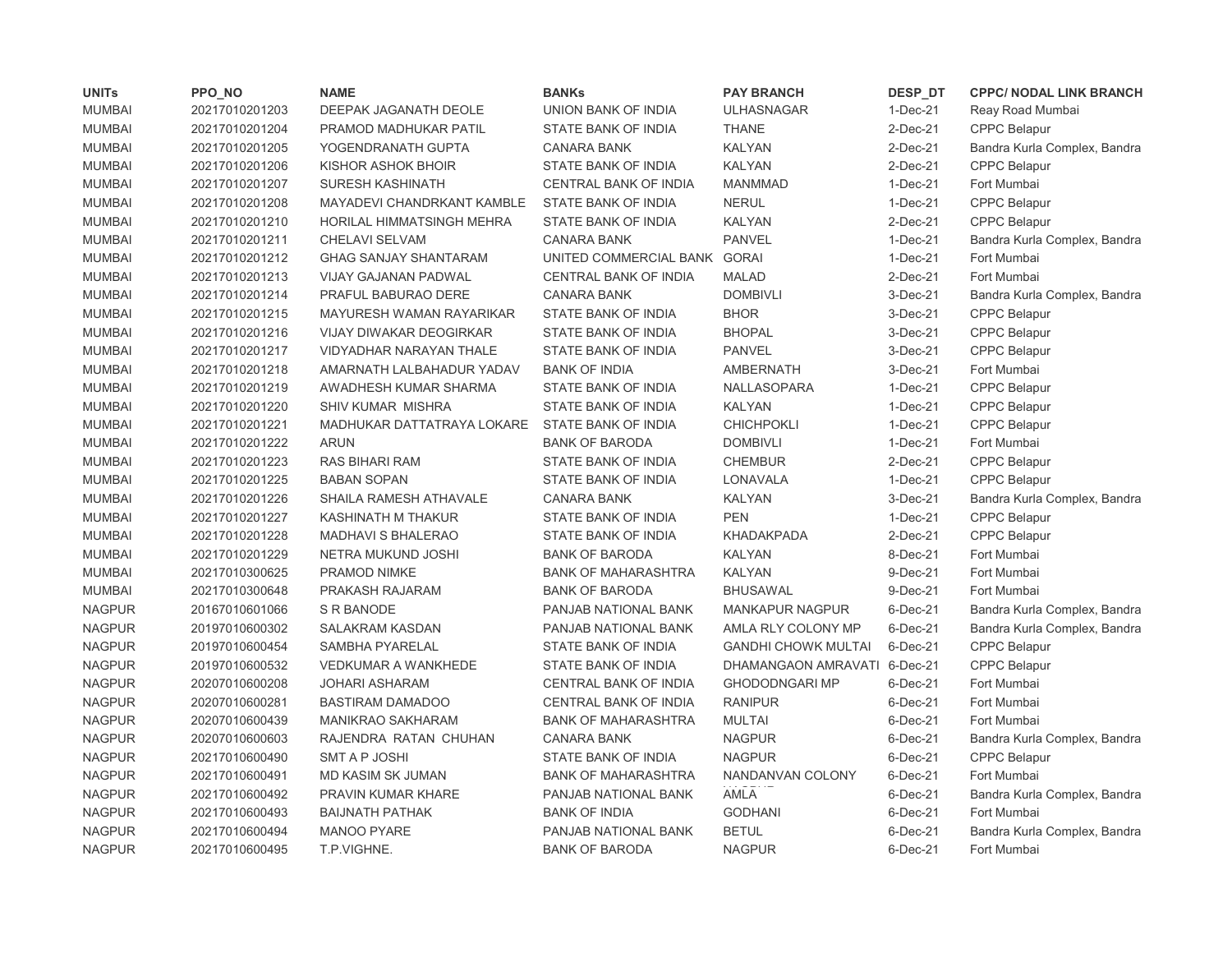| <b>UNITs</b>  | PPO_NO         | <b>NAME</b>                      | <b>BANKs</b>               | <b>PAY BRANCH</b>        | DESP_DT        | <b>CPPC/ NODAL LINK BRANCH</b> |
|---------------|----------------|----------------------------------|----------------------------|--------------------------|----------------|--------------------------------|
| <b>NAGPUR</b> | 20217010600496 | <b>MANSING BHARATSING</b>        | <b>BANK OF MAHARASHTRA</b> | <b>GHODA DONGRI</b>      | $6$ -Dec-21    | Fort Mumbai                    |
| <b>NAGPUR</b> | 20217010600497 | TARACHAND KISAN TUMDAM           | <b>BANK OF MAHARASHTRA</b> | <b>BHAGWAN NAGAR</b>     | $6$ -Dec-21    | Fort Mumbai                    |
| <b>NAGPUR</b> | 20217010600498 | YASHWANT WASUDEORAO GOPAL        | <b>BANK OF MAHARASHTRA</b> | <b>KARVE NAGAR</b>       | 6-Dec-21       | Fort Mumbai                    |
| <b>NAGPUR</b> | 20217010600499 | <b>BARUN DATTA</b>               | <b>STATE BANK OF INDIA</b> | <b>NAGPUR</b>            | 6-Dec-21       | <b>CPPC Belapur</b>            |
| <b>NAGPUR</b> | 20217010600500 | <b>MOHD SHAFI</b>                | <b>CANARA BANK</b>         | <b>MANKAPUR</b>          | 6-Dec-21       | Bandra Kurla Complex, Bandra   |
| <b>NAGPUR</b> | 20217010600501 | SANJAY MESHRAM                   | <b>BANK OF BARODA</b>      | <b>NAGPUR</b>            | 6-Dec-21       | Fort Mumbai                    |
| <b>NAGPUR</b> | 20217010600502 | <b>UDAL KUWARLAL</b>             | <b>BANK OF MAHARASHTRA</b> | <b>BORDEHI</b>           | 6-Dec-21       | Fort Mumbai                    |
| <b>NAGPUR</b> | 20217010600503 | SANJAY SINGH CHAUHAN             | <b>STATE BANK OF INDIA</b> | <b>NAGPUR</b>            | $6$ -Dec-21    | <b>CPPC Belapur</b>            |
| <b>NAGPUR</b> | 20217010600504 | <b>TIKARAM BHATKHORE</b>         | <b>BANK OF MAHARASHTRA</b> | <b>BALLARSHA</b>         | $6$ -Dec-21    | Fort Mumbai                    |
| <b>NAGPUR</b> | 20217010600505 | RAMBAHADUR BINDADIN              | STATE BANK OF INDIA        | LALGANJ                  | 6-Dec-21       | <b>CPPC Belapur</b>            |
| <b>NAGPUR</b> | 20217010600506 | <b>ASHOK VERMA</b>               | STATE BANK OF INDIA        | SOLAPURENDRA NAGAR       | 6-Dec-21       | CPPC Belapur                   |
| <b>NAGPUR</b> | 20217010600507 | SK ABDUL SK UMAR                 | STATE BANK OF INDIA        | <b>DHAMANGAON</b>        | 6-Dec-21       | <b>CPPC Belapur</b>            |
| <b>NAGPUR</b> | 20217010600508 | RAJU RAMRAO                      | STATE BANK OF INDIA        | <b>NAGPUR</b>            | 6-Dec-21       | <b>CPPC Belapur</b>            |
| <b>NAGPUR</b> | 20217010600509 | <b>MANOHAR SUKHADEO</b>          | <b>BANK OF MAHARASHTRA</b> | <b>BHAGWAN NAGAR</b>     | 6-Dec-21       | Fort Mumbai                    |
| <b>NAGPUR</b> | 20217010600510 | VINOD DEWAJI BHANARKAR           | PANJAB NATIONAL BANK       | <b>NAGPUR</b>            | 6-Dec-21       | Bandra Kurla Complex, Bandra   |
| <b>NAGPUR</b> | 20217010600511 | AMARNATH PRALHAD                 | STATE BANK OF INDIA        | <b>WARDHA</b>            | 6-Dec-21       | <b>CPPC Belapur</b>            |
| <b>NAGPUR</b> | 20217010600512 | <b>GEORGE ANTHONY JOHN</b>       | STATE BANK OF INDIA        | <b>NAGPUR</b>            | 6-Dec-21       | <b>CPPC Belapur</b>            |
| <b>NAGPUR</b> | 20217010600513 | <b>SURESH SOMAJI</b>             | <b>BANK OF MAHARASHTRA</b> | NARENDRA NAGAR           | 6-Dec-21       | Fort Mumbai                    |
| <b>NAGPUR</b> | 20217010600514 | RAJAN MANNALAL KUNDE             | PANJAB NATIONAL BANK       | <b>BALLARPUR</b>         | 6-Dec-21       | Bandra Kurla Complex, Bandra   |
| <b>NAGPUR</b> | 20217010600515 | <b>GUTANI BALIRAM</b>            | STATE BANK OF INDIA        | <b>NAGPUR</b>            | 6-Dec-21       | <b>CPPC Belapur</b>            |
| <b>NAGPUR</b> | 20217010600516 | S R ASUTKAR                      | STATE BANK OF INDIA        | <b>CHANDRAPUR</b>        | 6-Dec-21       | <b>CPPC Belapur</b>            |
| <b>NAGPUR</b> | 20217010600517 | SATYA KISHORE CHOURASIA          | STATE BANK OF INDIA        | <b>GANJ AEEA</b>         | 6-Dec-21       | <b>CPPC Belapur</b>            |
| <b>NAGPUR</b> | 20217010600518 | SHIVPRASAD MOTI                  | PANJAB NATIONAL BANK       | <b>AMLA</b>              | 6-Dec-21       | Bandra Kurla Complex, Bandra   |
| <b>NAGPUR</b> | 20217010600519 | NIPANE PRABHAKAR S               | <b>BANK OF INDIA</b>       | <b>ANANT NAGAR</b>       | 6-Dec-21       | Fort Mumbai                    |
| <b>NAGPUR</b> | 20217012500025 | PRADIP N YELANE                  | STATE BANK OF INDIA        | <b>CPPC BELAPUR NAVI</b> | 6-Dec-21       | <b>CPPC Belapur</b>            |
| <b>NAGPUR</b> | 20217012500026 | <b>IBADULLAH KHAN YUSUF KHAN</b> | STATE BANK OF INDIA        | <b>NAGPUR</b>            | $6$ -Dec-21    | <b>CPPC Belapur</b>            |
| <b>NAGPUR</b> | 20217012500027 | LAXMAN SHAMRAO                   | <b>INDIAN BANK</b>         | <b>TIGAON CHHINDWARA</b> | 6-Dec-21       | Fort Mumbai                    |
| <b>PUNE</b>   | 20207013400335 | AMITKUMAR GHOSH                  | STATE BANK OF INDIA        | <b>PUNE</b>              | 2-Dec-21       | CPPC Belapur                   |
| <b>PUNE</b>   | 20217013400238 | MEHBOOB GANI SHAIKH              | STATE BANK OF INDIA        | <b>DAUND</b>             | 3-Dec-21       | <b>CPPC Belapur</b>            |
| <b>PUNE</b>   | 20217013400261 | DINESH RAU THORAT                | <b>BANK OF MAHARASHTRA</b> | <b>PUNE</b>              | $2$ -Dec-21    | Fort Mumbai                    |
| <b>PUNE</b>   | 20217013400262 | SHIVRUDRA SHANKAR KALBURGI       | <b>BANK OF MAHARASHTRA</b> | <b>PUNE</b>              | $2-Dec-21$     | Fort Mumbai                    |
| <b>PUNE</b>   | 20217013400263 | <b>GANDHAM SRINIVAS RAO</b>      | STATE BANK OF INDIA        | <b>URLIKANCHAN</b>       | $2-Dec-21$     | <b>CPPC Belapur</b>            |
| <b>PUNE</b>   | 20217013400264 | PRADEEP CHARAN KASARE            | <b>BANK OF MAHARASHTRA</b> | <b>PUNE</b>              | $2-Dec-21$     | Fort Mumbai                    |
| <b>PUNE</b>   | 20217013400265 | SHANKARABAI SHRIMANT             | <b>STATE BANK OF INDIA</b> | CHINCHAWADA PUNE         | $2$ -Dec- $21$ | <b>CPPC Belapur</b>            |
| <b>PUNE</b>   | 20217013400267 | A ALAGARSAMY                     | STATE BANK OF INDIA        | <b>PULGATE</b>           | $2$ -Dec-21    | <b>CPPC Belapur</b>            |
| <b>PUNE</b>   | 20217013400268 | KISHORILAL DINKAR                | STATE BANK OF INDIA        | <b>PUNE</b>              | $2-Dec-21$     | <b>CPPC Belapur</b>            |
| <b>PUNE</b>   | 20217013400269 | S M MUNAWAR SHABIR               | <b>BANK OF INDIA</b>       | SANGLI                   | $2$ -Dec- $21$ | Fort Mumbai                    |
| <b>PUNE</b>   | 20217013400270 | KALPANA SURESH VYAGHRA           | STATE BANK OF INDIA        | TALEGAON DFABHADE        | $2-Dec-21$     | <b>CPPC Belapur</b>            |
| <b>PUNE</b>   | 20217013400271 | RAJENDRA A RANSINGH              | STATE BANK OF INDIA        | <b>SANGVI</b>            | $2-Dec-21$     | <b>CPPC Belapur</b>            |
| <b>PUNE</b>   | 20217013400272 | <b>ARUN GANPAT KADAM</b>         | <b>BANK OF MAHARASHTRA</b> | <b>PUNE</b>              | $2-Dec-21$     | Fort Mumbai                    |
| <b>PUNE</b>   | 20217013400273 | SUBHASH JAYAVANTRAO GADADE       | STATE BANK OF INDIA        | <b>URLIKANCHAN</b>       | $2$ -Dec-21    | <b>CPPC Belapur</b>            |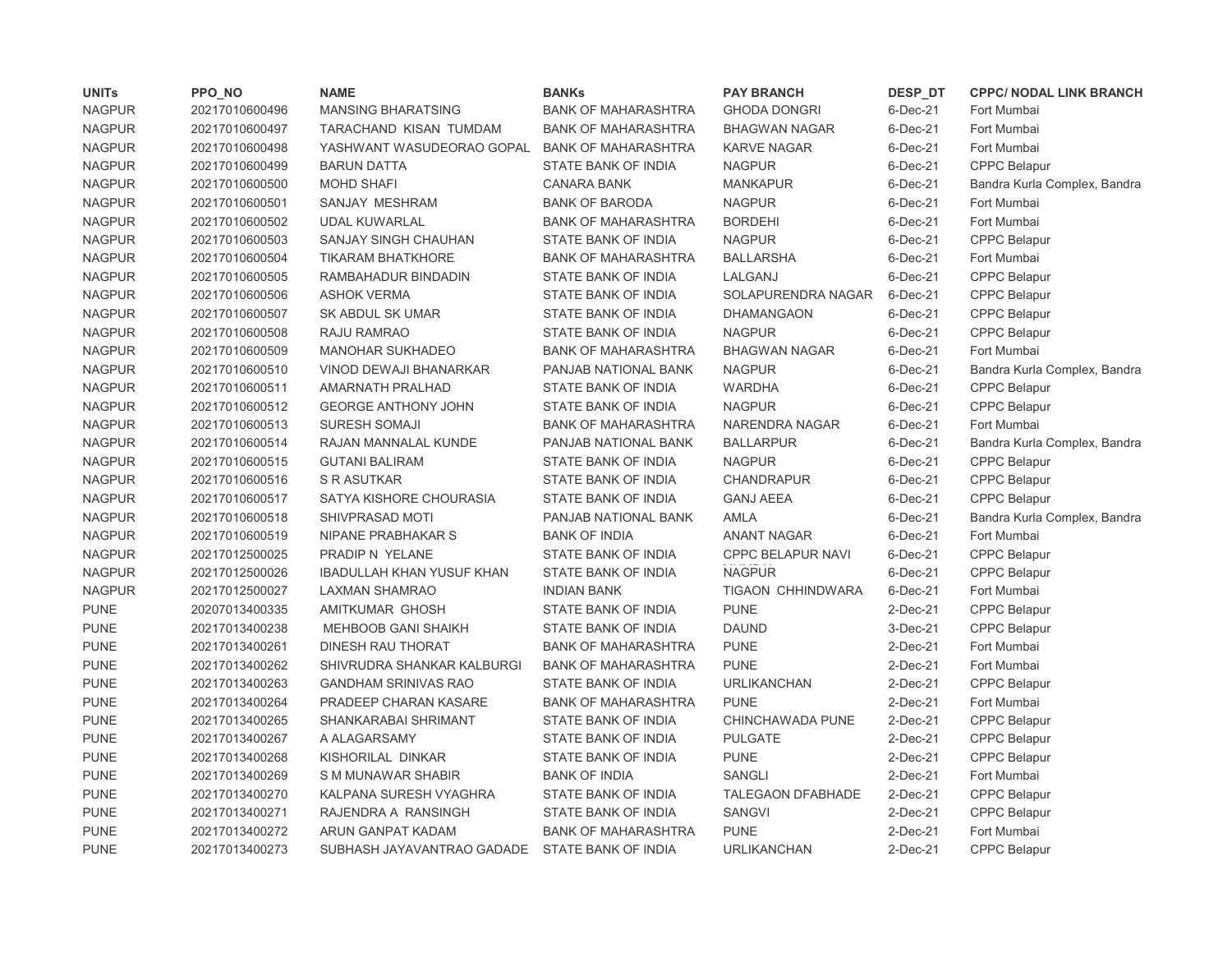| <b>UNITs</b>                | PPO_NO         | <b>NAME</b>                     | <b>BANKs</b>               | <b>PAY BRANCH</b>   | DESP_DT     | <b>CPPC/ NODAL LINK BRANCH</b> |
|-----------------------------|----------------|---------------------------------|----------------------------|---------------------|-------------|--------------------------------|
| <b>PUNE</b>                 | 20217013400274 | SADASHIV H MUCHANDI             | STATE BANK OF INDIA        | RAMTEERTHA NAGAR    | $2$ -Dec-21 | <b>CPPC Belapur</b>            |
| <b>PUNE</b>                 | 20217013400275 | ANIL NARAYAN GAIKWAD            | <b>BANK OF BARODA</b>      | <b>PUNE</b>         | $2$ -Dec-21 | Fort Mumbai                    |
| <b>PUNE</b>                 | 20217013400276 | <b>BHARAT SIDRAM WAGHMARE</b>   | <b>BANK OF MAHARASHTRA</b> | <b>KALBHOR</b>      | $2$ -Dec-21 | Fort Mumbai                    |
| <b>PUNE</b>                 | 20217013400277 | RAJKUMAR MADHUKAR DABHOLE       | STATE BANK OF INDIA        | <b>DHAYRI PUNE</b>  | 2-Dec-21    | <b>CPPC Belapur</b>            |
| <b>PUNE</b>                 | 20217013400278 | <b>KRISHNA RAMJI POWAR</b>      | <b>CANARA BANK</b>         | <b>PUNE</b>         | 2-Dec-21    | Bandra Kurla Complex, Bandra   |
| <b>PUNE</b>                 | 20217013400279 | APPASA IRAPPA                   | <b>BANK OF INDIA</b>       | <b>PUNE</b>         | 2-Dec-21    | Fort Mumbai                    |
| <b>PUNE</b>                 | 20217013400280 | LAXMAN PANDHARINATH KAWDE       | STATE BANK OF INDIA        | <b>URLIKANCHAN</b>  | $2$ -Dec-21 | <b>CPPC Belapur</b>            |
| <b>PUNE</b>                 | 20217013400281 | DURGAPAL SINGH KUSHWAH          | <b>BANK OF BARODA</b>      | <b>STATION ROAD</b> | $2-Dec-21$  | Fort Mumbai                    |
| <b>PUNE</b>                 | 20217013400282 | <b>JASVINDER SINGH BHATTEE</b>  | STATE BANK OF INDIA        | <b>WAGHOLI</b>      | 2-Dec-21    | <b>CPPC Belapur</b>            |
| <b>SOLAPUR</b>              | 20187010700344 | KISHOR MOJIRAM                  | <b>BANK OF MAHARASHTRA</b> | <b>NASHIK</b>       | 7-Dec-21    | Fort Mumbai                    |
| <b>SOLAPUR</b>              | 20217010700250 | ULUGAPPA H DANDALE              | <b>CANARA BANK</b>         | <b>SOLAPUR</b>      | 7-Dec-21    | Bandra Kurla Complex, Bandra   |
| <b>SOLAPUR</b>              | 20217010700263 | DATTATRAYA SHIVRAM              | STATE BANK OF INDIA        | <b>SHRIGAON</b>     | 7-Dec-21    | <b>CPPC Belapur</b>            |
| <b>SOLAPUR</b>              | 20217010700269 | SHOBHA JADHAV                   | <b>BANK OF INDIA</b>       | <b>ASHTI</b>        | 7-Dec-21    | Fort Mumbai                    |
| <b>SOLAPUR</b>              | 20217010700270 | <b>KIRTI BHOSALE</b>            | <b>BANK OF BARODA</b>      | <b>SOLAPUR</b>      | 7-Dec-21    | Fort Mumbai                    |
| <b>SOLAPUR</b>              | 20217010700272 | <b>MADDEL RAVINDRA</b>          | STATE BANK OF INDIA        | <b>SOLAPUR</b>      | 7-Dec-21    | <b>CPPC Belapur</b>            |
| <b>SOLAPUR</b>              | 20217010700273 | <b>MANOHAR KARUSAO</b>          | STATE BANK OF INDIA        | <b>SOLAPUR</b>      | 7-Dec-21    | <b>CPPC Belapur</b>            |
| <b>SOLAPUR</b>              | 20217010700274 | P S DESHPANDE                   | STATE BANK OF INDIA        | <b>SOLAPUR</b>      | 7-Dec-21    | <b>CPPC Belapur</b>            |
| <b>SOLAPUR</b>              | 20217010700275 | <b>VILAS BAJARANG</b>           | <b>BANK OF INDIA</b>       | <b>MADHA</b>        | 7-Dec-21    | Fort Mumbai                    |
| <b>SOLAPUR</b>              | 20217010700276 | VELYAYUDAM DINDAYAL             | STATE BANK OF INDIA        | <b>KURDWADI</b>     | 7-Dec-21    | <b>CPPC Belapur</b>            |
| <b>SOLAPUR</b>              | 20217010700277 | <b>DILIP BHAU</b>               | STATE BANK OF INDIA        | <b>MOHAL</b>        | 7-Dec-21    | <b>CPPC Belapur</b>            |
| <b>SOLAPUR</b>              | 20217011300329 | DILIP ANANT KHANDAGALE          | STATE BANK OF INDIA        | <b>KURDWADI</b>     | 7-Dec-21    | <b>CPPC Belapur</b>            |
| <b>SOLAPUR</b>              | 20217011300330 | VENKATESHWAR NARAYAN NAIDU      | <b>BANK OF INDIA</b>       | <b>KURDWADI</b>     | 7-Dec-21    | Fort Mumbai                    |
| WAO BHUSAWAL 20217011500049 |                | A A SOLE                        | <b>BANK OF BARODA</b>      | <b>BHUSAWAL</b>     | 7-Dec-21    | Fort Mumbai                    |
| WAO BHUSAWAL 20217011500073 |                | RAMCHANDRA SHANKAR MISTRI       | <b>BANK OF BARODA</b>      | <b>MUMBAI NAKA</b>  | 7-Dec-21    | Fort Mumbai                    |
| WAO BHUSAWAL 20217011500074 |                | <b>DEELIP VISHRAM CHAUDHARI</b> | <b>BANK OF BARODA</b>      | <b>BHUSAWAL</b>     | 7-Dec-21    | Fort Mumbai                    |
| WAO BHUSAWAL 20217011500075 |                | <b>BHAYALAL BHADESING</b>       | PANJAB NATIONAL BANK       | <b>AMLA</b>         | 7-Dec-21    | Bandra Kurla Complex, Bandra   |
| WAO BHUSAWAL 20217011500076 |                | RASHID MOHAMMAD SHAIKH          | <b>BANK OF BARODA</b>      | <b>BHUSAWAL</b>     | 7-Dec-21    | Fort Mumbai                    |
| WAO BHUSAWAL 20217011500077 |                | KESHAV PRALHAD KINAKE           | UNION BANK OF INDIA        | <b>KANDARI</b>      | 7-Dec-21    | Reay Road Mumbai               |
| WAO BHUSAWAL 20217011500078 |                | <b>DEVIDAS HILAL PATIL</b>      | <b>BANK OF BARODA</b>      | <b>SHIRPUR</b>      | 7-Dec-21    | Fort Mumbai                    |
| WAO BHUSAWAL 20217011500079 |                | DNYANDEO BALU JANGALE           | CENTRAL BANK OF INDIA      | <b>BAMNOD</b>       | 8-Dec-21    | Fort Mumbai                    |
| WAO BHUSAWAL 20217011500080 |                | KADU LAXMAN BARHATE             | STATE BANK OF INDIA        | <b>BHUSAWAL</b>     | 8-Dec-21    | <b>CPPC Belapur</b>            |
| WAO BHUSAWAL 20217011500081 |                | SHYAM SUNDAR AHIRWAR            | UNION BANK OF INDIA        | <b>LUCKNOW</b>      | 8-Dec-21    | Reay Road Mumbai               |
| WAO MATUNGA 20217011200441  |                | PRABHAKAR R. NALAWADE           | <b>BANK OF BARODA</b>      | <b>DAISAR</b>       | $2-Dec-21$  | Fort Mumbai                    |
| WAO MATUNGA 20217011200442  |                | JITESH DATTARAM RAUT            | <b>CANARA BANK</b>         | <b>DOMBIVLI</b>     | $2-Dec-21$  | Bandra Kurla Complex, Bandra   |
| WAO MATUNGA 20217011200443  |                | KAMLAKAR BABURAO                | STATE BANK OF INDIA        | <b>VASHI TURBHE</b> | $2-Dec-21$  | <b>CPPC Belapur</b>            |
| WAO MATUNGA 20217011200444  |                | RIYAZUDDIN BAHABUDDIN SHAIKH    | <b>BANK OF BARODA</b>      | SANTACRUZ           | 2-Dec-21    | Fort Mumbai                    |
| WAO MATUNGA 20217011200445  |                | DINESH BHAGWANDAS PANCHAL       | CENTRAL BANK OF INDIA      | <b>MIRA ROAD</b>    | 2-Dec-21    | Fort Mumbai                    |
| WAO MATUNGA                 | 20217011200446 | RAMESH BABU DHAYALKAR           | <b>BANK OF BARODA</b>      | <b>VIRAR</b>        | $2-Dec-21$  | Fort Mumbai                    |
| <b>WAO MATUNGA</b>          | 20217011200448 | SALIL BHASKAR VARADKAR          | <b>BANK OF MAHARASHTRA</b> | <b>MAHIM</b>        | $2-Dec-21$  | Fort Mumbai                    |
| WAO MATUNGA                 | 20217011200449 | UMESH SHANTARAM DALVI           | UNION BANK OF INDIA        | <b>KALYAN</b>       | $2-Dec-21$  | Reay Road Mumbai               |
| WAO MATUNGA 20217011200450  |                | <b>VILAS UKHARDU PATIL</b>      | STATE BANK OF INDIA        | <b>SAVDA</b>        | $2-Dec-21$  | <b>CPPC Belapur</b>            |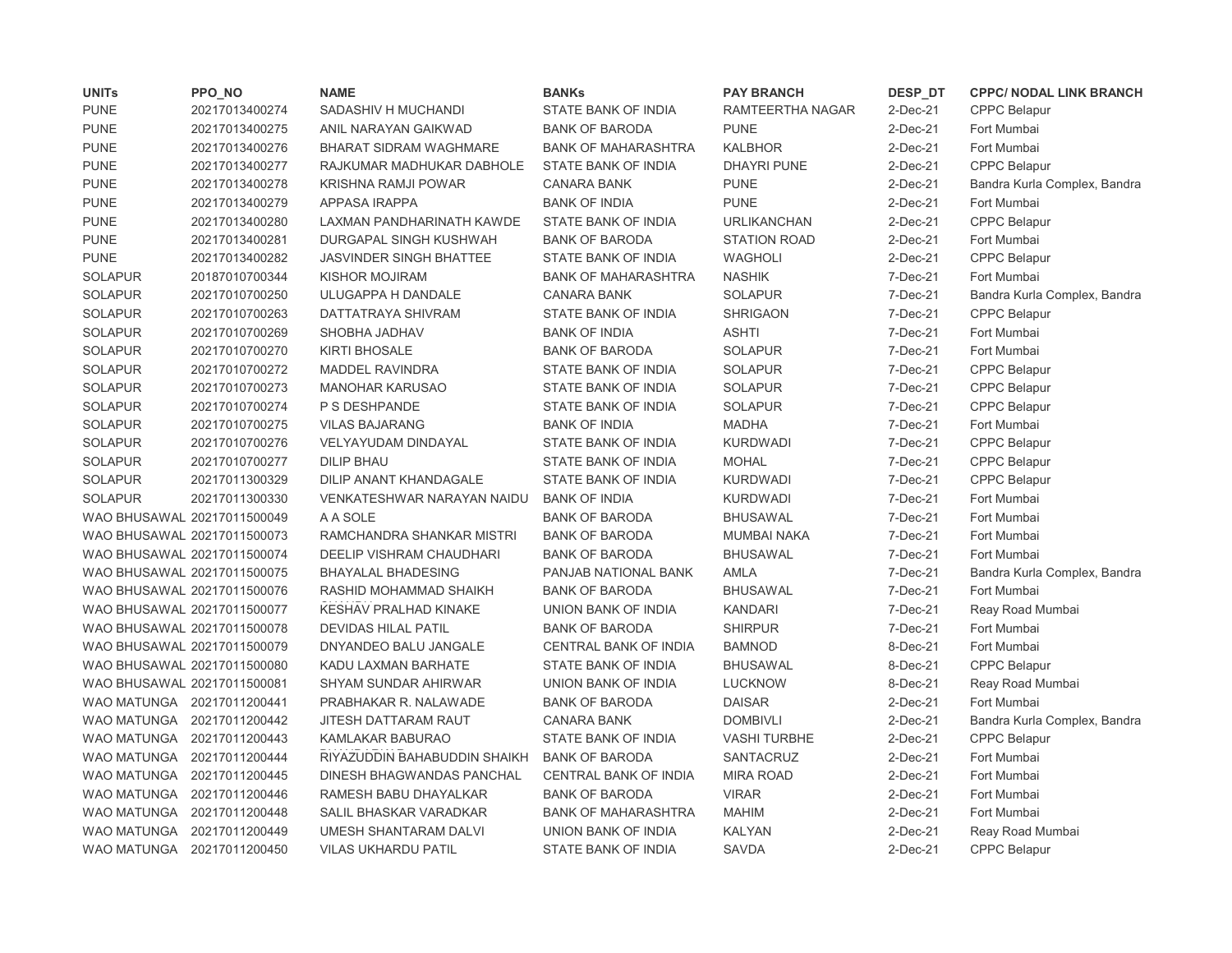| <b>UNITS</b>       | PPO NO         | <b>NAME</b>                       | <b>BANKs</b>               | <b>PAY BRANCH</b>      | DESP DT        | <b>CPPC/ NODAL LINK BRANCH</b> |
|--------------------|----------------|-----------------------------------|----------------------------|------------------------|----------------|--------------------------------|
| <b>WAO MATUNGA</b> | 20217011200451 | PREMANANDA DAS                    | <b>STATE BANK OF INDIA</b> | <b>DADAR MILLENIUM</b> | $2$ -Dec-21    | <b>CPPC Belapur</b>            |
| <b>WAO MATUNGA</b> | 20217011200452 | PANDHARI BHIWA PALAV              | <b>BANK OF BARODA</b>      | <b>MOHANE</b>          | 2-Dec-21       | Fort Mumbai                    |
| <b>WAO MATUNGA</b> | 20217011200453 | S ANBALAGAN                       | <b>CANARA BANK</b>         | <b>MATUNGA</b>         | 2-Dec-21       | Bandra Kurla Complex, Bandra   |
| <b>WAO MATUNGA</b> | 20217011200454 | <b>GUL MOHAMMAD FAREED SHAIKH</b> | <b>BANK OF BARODA</b>      | <b>MUMBAI</b>          | 2-Dec-21       | Fort Mumbai                    |
| <b>WAO MATUNGA</b> | 20217011200455 | <b>TANAJI NAMDEO WAGH</b>         | <b>BANK OF BARODA</b>      | <b>VASHIND</b>         | 2-Dec-21       | Fort Mumbai                    |
| <b>WAO MATUNGA</b> | 20217011200456 | MADHUKAR LAXMAN LADE              | <b>BANK OF INDIA</b>       | <b>SAPHALE</b>         | 2-Dec-21       | Fort Mumbai                    |
| <b>WAO MATUNGA</b> | 20217011200457 | <b>MAHADEO J YESHWANT</b>         | <b>INDIAN BANK</b>         | <b>MATUNGA</b>         | 2-Dec-21       | Fort Mumbai                    |
| <b>WAO MATUNGA</b> | 20217011200458 | <b>PRASHANT B MAHALE</b>          | STATE BANK OF INDIA        | <b>MAHIM</b>           | 2-Dec-21       | <b>CPPC Belapur</b>            |
| <b>WAO MATUNGA</b> | 20217011200459 | DEVANAND D KAMBLE                 | <b>BANK OF BARODA</b>      | <b>KALYAN</b>          | 2-Dec-21       | Fort Mumbai                    |
| <b>WAO MATUNGA</b> | 20217011200460 | PAPPA DAMU JANRAO                 | STATE BANK OF INDIA        | <b>KALYAN</b>          | 2-Dec-21       | <b>CPPC Belapur</b>            |
| <b>WAO MATUNGA</b> | 20217011200461 | S M BATCHA MOHIDEEN               | <b>INDIAN OVERSEAS</b>     | <b>CHERANMAHADEVI</b>  | 2-Dec-21       | Fort Mumbai                    |
| <b>WAO MATUNGA</b> | 20217011200462 | <b>THANGRAJ SELLAN</b>            | <b>CANARA BANK</b>         | <b>KULGAON</b>         | 2-Dec-21       | Bandra Kurla Complex, Bandra   |
| <b>WAO MATUNGA</b> | 20217011200463 | <b>XAVIER GEORGE</b>              | <b>CANARA BANK</b>         | <b>TITWALA</b>         | 2-Dec-21       | Bandra Kurla Complex, Bandra   |
| <b>WAO MATUNGA</b> | 20217011200464 | DEEPAK V AMBEKAR                  | STATE BANK OF INDIA        | DAHANU ROAD            | 2-Dec-21       | <b>CPPC Belapur</b>            |
| <b>WAO MATUNGA</b> | 20217011200465 | <b>VINAYAK J PATIL</b>            | <b>STATE BANK OF INDIA</b> | <b>NASIK</b>           | 2-Dec-21       | <b>CPPC Belapur</b>            |
| <b>WAO MATUNGA</b> | 20217011200466 | <b>MANOJKUMAR OMPRAKASH</b>       | <b>STATE BANK OF INDIA</b> | <b>VASAI</b>           | $2$ -Dec- $21$ | <b>CPPC Belapur</b>            |
| <b>WAO PAREL</b>   | 20167011300069 | <b>BHAGINATH DATTOO LAKDE</b>     | <b>STATE BANK OF INDIA</b> | <b>MANMAD</b>          | 1-Dec-21       | <b>CPPC Belapur</b>            |
| <b>WAO PAREL</b>   | 20217011300317 | DATTATRAY D GAWANDI               | STATE BANK OF INDIA        | <b>SION</b>            | 3-Dec-21       | CPPC Belapur                   |
| <b>WAO PAREL</b>   | 20217011300318 | SHANTARAM LAXMAN CHAVAN           | <b>STATE BANK OF INDIA</b> | <b>CHINCHPIKOLI</b>    | 3-Dec-21       | <b>CPPC Belapur</b>            |
| <b>WAO PAREL</b>   | 20217011300319 | RAVINDRA MOTIRAM BHOIR            | UNION BANK OF INDIA        | <b>KON</b>             | 3-Dec-21       | Reay Road Mumbai               |
| <b>WAO PAREL</b>   | 20217011300320 | DEVENDRA SHANKAR MORE             | <b>BANK OF MAHARASHTRA</b> | <b>VIKHROLI</b>        | 7-Dec-21       | Fort Mumbai                    |
| <b>WAO PAREL</b>   | 20217011300321 | NARAYAN WAMAN BHINGARE            | <b>BANK OF INDIA</b>       | <b>SHAHAD</b>          | 7-Dec-21       | Fort Mumbai                    |
| <b>WAO PAREL</b>   | 20217011300322 | <b>MOHAMMAD IRFAN HAROON</b>      | <b>BANK OF MAHARASHTRA</b> | <b>VIKHROLI</b>        | 7-Dec-21       | Fort Mumbai                    |
| <b>WAO PAREL</b>   | 20217011300323 | <b>VIJAY ANANT PAKHARE</b>        | <b>BANK OF INDIA</b>       | <b>KAMOTHE</b>         | 7-Dec-21       | Fort Mumbai                    |
| <b>WAO PAREL</b>   | 20217011300324 | SHASHIKANT S CHAVAN               | <b>CANARA BANK</b>         | <b>TITWALA</b>         | 7-Dec-21       | Bandra Kurla Complex, Bandra   |
| <b>WAO PAREL</b>   | 20217011300325 | MILAN V MORE                      | <b>BANK OF INDIA</b>       | <b>DANDAKHAR</b>       | 7-Dec-21       | Fort Mumbai                    |
| <b>WAO PAREL</b>   | 20217011300326 | PRAKASH DEVCHAND KOLTE            | <b>STATE BANK OF INDIA</b> | <b>VASHIND</b>         | 3-Dec-21       | <b>CPPC Belapur</b>            |
| <b>WAO PAREL</b>   | 20217011300327 | DAYABHAI HIRALAL BORICHA          | <b>BANK OF BARODA</b>      | <b>MAZGAON</b>         | 7-Dec-21       | Fort Mumbai                    |
| <b>WAO PAREL</b>   | 20217011300328 | SIDDARTH CHANDRAKANT              | <b>BANK OF BARODA</b>      | LALBAUG                | 7-Dec-21       | Fort Mumbai                    |
| <b>WAO PAREL</b>   | 20217011300331 | RAJU MAHADEO RANE                 | <b>BANK OF INDIA</b>       | <b>LOWER PAREL</b>     | 7-Dec-21       | Fort Mumbai                    |
|                    |                |                                   |                            |                        |                |                                |

## LIST OF REVISED PPO DISPATCHED TO CPPC / NODAL LINK BRANCH

| <b>UNITS</b>       | PPO NO          | <b>NAME</b>                     | <b>BANKS</b>               | <b>PAY BRANCH</b>        | <b>DESP DT</b> | <b>CPPC/ NODAL LINK BRANCH</b> |
|--------------------|-----------------|---------------------------------|----------------------------|--------------------------|----------------|--------------------------------|
| <b>BHUSAWAL</b>    | 101032012000115 | <b>BHAUSAHEB R JADHAV</b>       | <b>BANK OF MAHARASHTRA</b> | MANMAD                   | 9-Dec-21       | Fort Mumbai                    |
| <b>BHUSAWAL</b>    | 201032010000378 | MURLIDHAR SOPAN                 | UNION BANK OF INDIA        | KANDARI BHUSAWAL         | 9-Dec-21       | Reay Road Mumbai               |
| <b>BHUSAWAL</b>    | CR10306532347   | SK DAUD SK MASOON               | STATE BANK OF INDIA        | <b>BHUSAVAL</b>          | 9-Dec-21       | <b>CPPC Belapur</b>            |
| <b>BHUSAWAL</b>    | CR10318118910   | JAYARAM MAKADOO CHAUDHARI       | STATE BANK OF INDIA        | <b>BHUSAVAL</b>          | 9-Dec-21       | <b>CPPC Belapur</b>            |
| <b>BHUSAWAL</b>    | CR10318530669   | <b>ONKAR AMRUTA</b>             | <b>BANK OF INDIA</b>       | <b>AKULA</b>             | 9-Dec-21       | Fort Mumbai                    |
| <b>BHUSAWAL</b>    | CR10325539384   | <b>GANESHSINGH MAHADEOSINGH</b> | UNION BANK OF INDIA        | KANDARI, BHUSAWAL        | 9-Dec-21       | Reay Road Mumbai               |
| <b>BHUSAWAL</b>    | CR20325534819   | PANDIT CHINDHU PATIL            | UNION BANK OF INDIA        | <b>NASIRABAD</b>         | 9-Dec-21       | Reay Road Mumbai               |
| <b>HEADQUARTER</b> | 401012008000172 | S R RAUT                        | STATE BANK OF INDIA        | <b>ANTOP HILL-BOMBAY</b> | $1-Dec-21$     | <b>CPPC Belapur</b>            |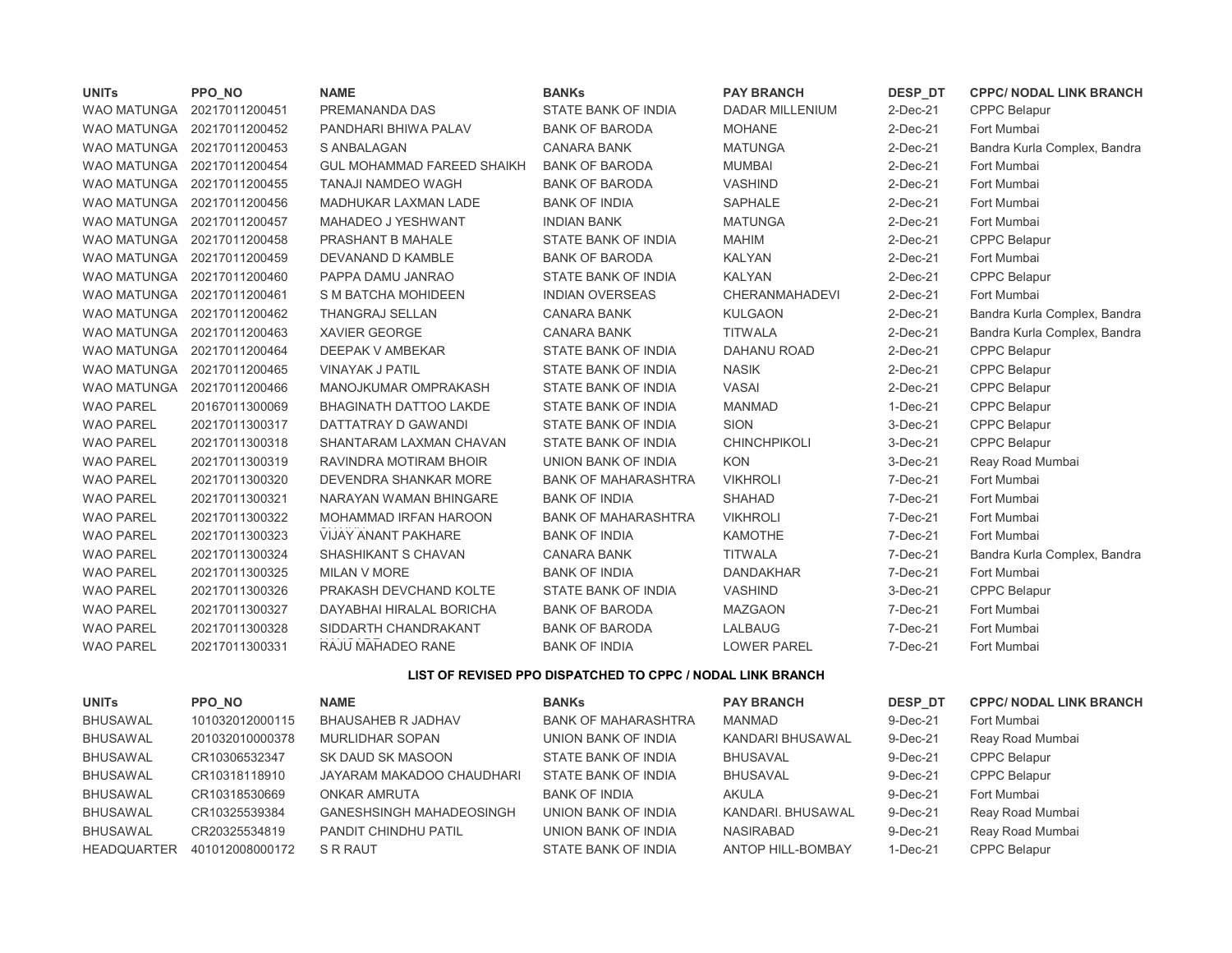| <b>UNITs</b>       | PPO_NO          | <b>NAME</b>                 | <b>BANKs</b>               | <b>PAY BRANCH</b>             | DESP_DT    | <b>CPPC/ NODAL LINK BRANCH</b> |
|--------------------|-----------------|-----------------------------|----------------------------|-------------------------------|------------|--------------------------------|
| <b>HEADQUARTER</b> | CR10106244115   | NARESH CHANDRA AGNIHOTRI    | CENTRAL BANK OF INDIA      | ASHIYANA, LUCKNOW             | $1-Dec-21$ | <b>CPPC Belapur</b>            |
| <b>HEADQUARTER</b> | CR30112348612   | RAJKUMAR JAIN               | PANJAB NATIONAL BANK       | <b>GURGAON PALAM VIHAR</b>    | 2-Dec-21   | Bandra Kurla Complex, Bandra   |
| <b>HEADQUARTER</b> | CR4002          | PANDIT GANESH CHOWK         | <b>BANK OF MAHARASHTRA</b> | <b>PUNE MAIN</b>              | 6-Dec-21   | Fort Mumbai                    |
| <b>HEADQUARTER</b> | CR40128244806   | ALTAF ALI MOHD SALIM        | <b>BANK OF BARODA</b>      | CHUNABHATI-BOMBAY             | 7-Dec-21   | Fort Mumbai                    |
| <b>MUMBAI</b>      | 101022004000714 | ASHOK TRIMBAK PARULEKAR     | <b>BANK OF MAHARASHTRA</b> | <b>KURLA WEST</b>             | 3-Dec-21   | Fort Mumbai                    |
| <b>MUMBAI</b>      | 101022004000940 | <b>VASANT SADOO</b>         | <b>BANK OF MAHARASHTRA</b> | DOMBIVALI (E)                 | $2-Dec-21$ | Fort Mumbai                    |
| <b>MUMBAI</b>      | 101022005000025 | <b>SMT LAXMI A KENI</b>     | <b>CANARA BANK</b>         | MARATHAHALLI,                 | 3-Dec-21   | Bandra Kurla Complex, Bandra   |
| <b>MUMBAI</b>      | 101022006000578 | ADYA PRASAD GOSWAMI         | UNION BANK OF INDIA        | KALYAN-SHANKARA               | 3-Dec-21   | Reay Road Mumbai               |
| <b>MUMBAI</b>      | 101022007000466 | RAMESH PANDURANG MORE       | <b>CANARA BANK</b>         | <b>KALYAN WEST</b>            | 3-Dec-21   | Bandra Kurla Complex, Bandra   |
| <b>MUMBAI</b>      | 101022007000763 | RAMESH TUKARAM DHURI        | <b>BANK OF MAHARASHTRA</b> | <b>TISGAON</b>                | 2-Dec-21   | Fort Mumbai                    |
| <b>MUMBAI</b>      | 101022007000902 | SHRIRAM GOVIND KHANDARE     | <b>CANARA BANK</b>         | KATEMANIVALI                  | 3-Dec-21   | Bandra Kurla Complex, Bandra   |
| <b>MUMBAI</b>      | 101022008000535 | <b>BABAN NAMDEO LAHANE</b>  | <b>BANK OF MAHARASHTRA</b> | <b>IGATPURI</b>               | 3-Dec-21   | Fort Mumbai                    |
| <b>MUMBAI</b>      | 101022009000471 | KONDAJI KASHIRAM GAIKWAD    | <b>CANARA BANK</b>         | <b>KALYAN WEST</b>            | 3-Dec-21   | Bandra Kurla Complex, Bandra   |
| <b>MUMBAI</b>      | 101022010000895 | <b>RAJEN GARGA</b>          | CENTRAL BANK OF INDIA      | <b>BORI BUNDER</b>            | 3-Dec-21   | Fort Mumbai                    |
| <b>MUMBAI</b>      | 101022012000218 | <b>BANSI CHIMA PAWAR</b>    | <b>BANK OF MAHARASHTRA</b> | <b>KASARA</b>                 | 3-Dec-21   | Fort Mumbai                    |
| <b>MUMBAI</b>      | 101022012000574 | RAMCHANDRA TUKARAM          | <b>BANK OF MAHARASHTRA</b> | BOMBAY-SAYANI ROAD            | 3-Dec-21   | Fort Mumbai                    |
| <b>MUMBAI</b>      | 101022012001483 | SAMPAT BHOROO               | <b>BANK OF MAHARASHTRA</b> | <b>IGATPURI</b>               | 3-Dec-21   | Fort Mumbai                    |
| <b>MUMBAI</b>      | 101022013000324 | VINOD G. AKOLKAR            | UNION BANK OF INDIA        | KALYAN (W)                    | 3-Dec-21   | Reay Road Mumbai               |
| <b>MUMBAI</b>      | 101022014000236 | TARIQUE MAHMOOD ANSARI      | <b>CANARA BANK</b>         | <b>MUMBRA</b>                 | 6-Dec-21   | Bandra Kurla Complex, Bandra   |
| <b>MUMBAI</b>      | 201022012005025 | C D PATHAK                  | <b>BANK OF MAHARASHTRA</b> | AMBEDKAR ROAD,                | $2-Dec-21$ | Fort Mumbai                    |
| <b>MUMBAI</b>      | 201022014001508 | MOHD IQBAL ILAHI BUX SYED   | <b>STATE BANK OF INDIA</b> | MUMBAI JOGESHWARI(W) 2-Dec-21 |            | <b>CPPC Belapur</b>            |
| <b>MUMBAI</b>      | 20147010200046  | SHOUKATALI YUSUFALI CHANDA  | <b>BANK OF BARODA</b>      | <b>VIMAN NAGAR</b>            | 2-Dec-21   | Fort Mumbai                    |
| <b>MUMBAI</b>      | 20147010200336  | MADANLAL RAMAVATAR MALVIA   | PANJAB NATIONAL BANK       | <b>KALYAN</b>                 | 3-Dec-21   | Bandra Kurla Complex, Bandra   |
| <b>MUMBAI</b>      | 401022008000728 | <b>ASHOK S DALVI</b>        | <b>BANK OF MAHARASHTRA</b> | <b>DOMBIVLI WEST</b>          | 3-Dec-21   | Fort Mumbai                    |
| <b>MUMBAI</b>      | 401022009001145 | MD. SHAKOOR U. KHAN         | <b>CANARA BANK</b>         | BOMBAY-MATUNGA                | 3-Dec-21   | Bandra Kurla Complex, Bandra   |
| <b>MUMBAI</b>      | 401022010001260 | <b>RAVINDRA R SHEDGE</b>    | <b>BANK OF INDIA</b>       | <b>BADLAPUR</b>               | 3-Dec-21   | Bandra Kurla Complex, Bandra   |
| <b>MUMBAI</b>      | CR10202503958   | SAYEED ABDUL MAJEED SAEED   | <b>BANK OF BARODA</b>      | <b>AMBERNATH</b>              | 3-Dec-21   | <b>CPPC Belapur</b>            |
| <b>MUMBAI</b>      | CR10203511336   | P C DHAKE                   | <b>BANK OF INDIA</b>       | <b>MAHIM</b>                  | 3-Dec-21   | <b>CPPC Belapur</b>            |
| <b>MUMBAI</b>      | CR10204507799   | A. G. HOVAL                 | <b>BANK OF MAHARASHTRA</b> | <b>ULHASNAGAR</b>             | 3-Dec-21   | <b>CPPC Belapur</b>            |
| <b>MUMBAI</b>      | CR10204517688   | <b>NILKANTH ZOPE</b>        | BANK OF MAHARASHTRA        | DOMBIVALI (W)                 | 2-Dec-21   | <b>CPPC Belapur</b>            |
| <b>MUMBAI</b>      | CR10205509463   | SHAHABUDDIN NOOR MOHD       | <b>CANARA BANK</b>         | <b>MASJID BUNDER BR</b>       | 3-Dec-21   | Bandra Kurla Complex, Bandra   |
| <b>MUMBAI</b>      | CR10205509842   | <b>GANGARAM DEORAM</b>      | <b>CANARA BANK</b>         | BOMBAY-MULUND WEST            | 3-Dec-21   | Bandra Kurla Complex, Bandra   |
| <b>MUMBAI</b>      | CR10208513798   | <b>SYED MUNIR HAIDER</b>    | <b>BANK OF BARODA</b>      | LBS ROAD KURLA WEST           | 3-Dec-21   | Fort Mumbai                    |
| <b>MUMBAI</b>      | CR10209810415   | P.SELVARAJ                  | <b>INDIAN BANK</b>         | <b>SION</b>                   | 3-Dec-21   | Fort Mumbai                    |
| <b>MUMBAI</b>      | CR10218105039   | <b>TANAJI GANPAT SHEDGE</b> | STATE BANK OF INDIA        | LONAVALA                      | 3-Dec-21   | <b>CPPC Belapur</b>            |
| <b>MUMBAI</b>      | CR10218108238   | RAJENDRA SINGH UJGAR SINGH  | STATE BANK OF INDIA        | BOMBAY-MAHIM                  | 8-Dec-21   | <b>CPPC Belapur</b>            |
| <b>MUMBAI</b>      | CR10218500736   | <b>TUKARAM GOVIND MEHER</b> | STATE BANK OF INDIA        | <b>WODE HOUSE ROAD</b>        | 3-Dec-21   | <b>CPPC Belapur</b>            |
| <b>MUMBAI</b>      | CR10218507482   | D R AHIREKAR                | STATE BANK OF INDIA        | <b>MIDC SATARA</b>            | 3-Dec-21   | <b>CPPC Belapur</b>            |
| <b>MUMBAI</b>      | CR10218810999   | ABDUL GAFFAR MD KASAM SK    | STATE BANK OF INDIA        | <b>IGATPURI BR</b>            | 3-Dec-21   | <b>CPPC Belapur</b>            |
| <b>MUMBAI</b>      | CR20214508255   | <b>NARINDER KUMAR</b>       | PANJAB NATIONAL BANK       | <b>KLAYAN</b>                 | 2-Dec-21   | Bandra Kurla Complex, Bandra   |
| <b>MUMBAI</b>      | CR20218507775   | ABDUL RAZAK MOHD YAKUB      | <b>STATE BANK OF INDIA</b> | <b>IGATPURI</b>               | 3-Dec-21   | <b>CPPC Belapur</b>            |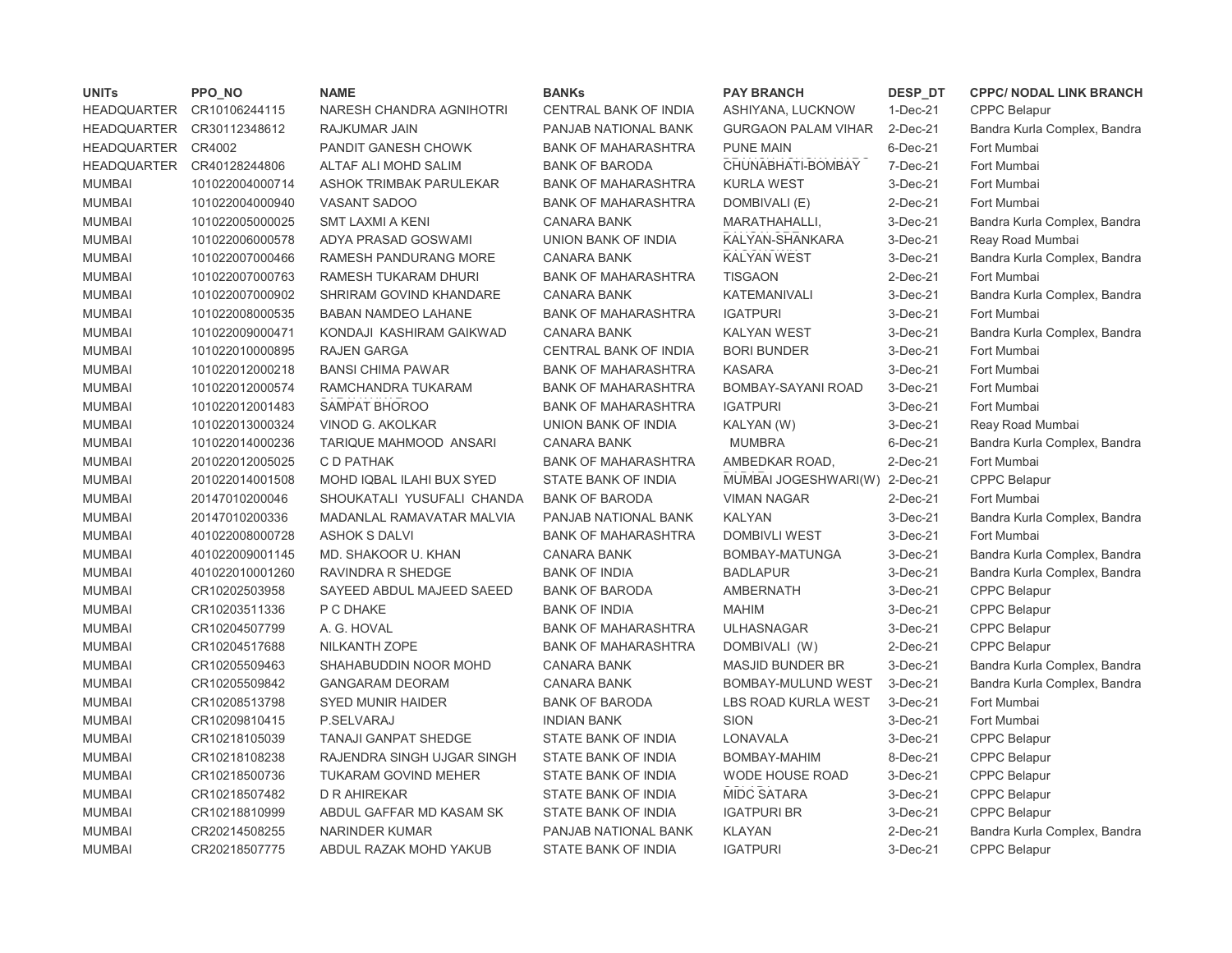| <b>UNITs</b>   | PPO_NO           | <b>NAME</b>                   | <b>BANKs</b>                 | <b>PAY BRANCH</b>             | DESP_DT        | <b>CPPC/ NODAL LINK BRANCH</b> |
|----------------|------------------|-------------------------------|------------------------------|-------------------------------|----------------|--------------------------------|
| <b>MUMBAI</b>  | CR40204102394    | <b>JITHYA SAWALYA</b>         | <b>BANK OF MAHARASHTRA</b>   | <b>KASARA-</b>                | 3-Dec-21       | Fort Mumbai                    |
| <b>MUMBAI</b>  | CR40205107010    | <b>BHIMA D BENDKOLI</b>       | <b>CANARA BANK</b>           | KATEMANIVALI KALYAN           | 3-Dec-21       | Bandra Kurla Complex, Bandra   |
| <b>MUMBAI</b>  | CR40205505505    | V S KORDE                     | <b>CANARA BANK</b>           | BOMBAY-SION KOLIWADA 2-Dec-21 |                | Bandra Kurla Complex, Bandra   |
| <b>MUMBAI</b>  | CR40218521857    | K.RADHAKRISHNAN NAIR          | STATE BANK OF INDIA          | BOMBAY-BYCULLA                | 2-Dec-21       | <b>CPPC Belapur</b>            |
| <b>MUMBAI</b>  | CR40223511638    | <b>M RAMAN KUTTY</b>          | STATE BANK OF INDIA          | <b>CHERUR</b>                 | 3-Dec-21       | <b>CPPC Belapur</b>            |
| <b>MUMBAI</b>  | CR40225102357    | NANA B KAMBLE                 | UNION BANK OF INDIA          | <b>KALYAN</b>                 | 3-Dec-21       | Reay Road Mumbai               |
| <b>MUMBAI</b>  | CR40225502350    | MEHMOOD AHMED KHAN            | UNION BANK OF INDIA          | KALYAN-SHANKARA               | 3-Dec-21       | Reay Road Mumbai               |
| <b>MUMBAI</b>  | PNBBBOPTGCR330   | R K SATAM                     | <b>BANK OF INDIA</b>         | <b>GHATKOPAR</b>              | 3-Dec-21       | Fort Mumbai                    |
| <b>NAGPUR</b>  | 101062010000231  | RAMDIN AMMI                   | <b>BANK OF MAHARASHTRA</b>   | <b>JUNNARDEO</b>              | 6-Dec-21       | Fort Mumbai                    |
| <b>NAGPUR</b>  | 101062014001193  | DEORAM DEEPCHAND BHALERAO     | <b>BANK OF MAHARASHTRA</b>   | NASIK ROAD.                   | 6-Dec-21       | Fort Mumbai                    |
| <b>NAGPUR</b>  | 201062008000481  | RATAN BHAGCHAND               | CENTRAL BANK OF INDIA        | KOTHI BAZAR, BETUL            | 6-Dec-21       | Fort Mumbai                    |
| <b>NAGPUR</b>  | CR10604561127    | SUKHDEO MAHADEO               | <b>BANK OF MAHARASHTRA</b>   | <b>WARDHA</b>                 | $6$ -Dec-21    | Fort Mumbai                    |
| <b>NAGPUR</b>  | CR10606142850    | VASANT KALOO                  | CENTRAL BANK OF INDIA        | WARDHA                        | 6-Dec-21       | Fort Mumbai                    |
| <b>NAGPUR</b>  | CR50614145193    | SHIVNARAYAN BAJPAI            | PANJAB NATIONAL BANK         | KANPUR-COLONEL GANJ           | 6-Dec-21       | Bandra Kurla Complex, Bandra   |
| <b>NAGPUR</b>  | NGPPEN992B8P55   | ANUKUL KRISHNA DEB            | STATE BANK OF INDIA          | MEDICAL COLLEGE AR            | $6$ -Dec-21    | CPPC Belapur                   |
| <b>PUNE</b>    | 101342004000058  | <b>MACHINDRA A KADAM</b>      | <b>BANK OF INDIA</b>         | <b>DEHU ROAD</b>              | 2-Dec-21       | Fort Mumbai                    |
| <b>PUNE</b>    | 101342004000232  | LAXMAN GANGARAM SARODE        | STATE BANK OF INDIA          | PUNE-EAST STREET              | $2-Dec-21$     | <b>CPPC Belapur</b>            |
| <b>PUNE</b>    | 101342014000481  | <b>AUGUSTINE VARKEY</b>       | STATE BANK OF INDIA          | CHINCHWAD BRANCH              | $2$ -Dec- $21$ | <b>CPPC Belapur</b>            |
| <b>PUNE</b>    | 201342007000143  | <b>JOLLY YOHAN PAGI</b>       | <b>BANK OF MAHARASHTRA</b>   | <b>DAUND</b>                  | $2$ -Dec-21    | Fort Mumbai                    |
| <b>PUNE</b>    | 201342007000327  | <b>B. B. KULKARNI</b>         | <b>BANK OF BARODA</b>        | POONA-STATION ROAD            | $2$ -Dec- $21$ | Fort Mumbai                    |
| <b>PUNE</b>    | 201342010000327  | DILIP NARAYAN KHARE           | <b>CANARA BANK</b>           | KOLHAPUR.                     | 2-Dec-21       | Bandra Kurla Complex, Bandra   |
| <b>PUNE</b>    | 201342012000079  | RANGRAO BABURAO MANE          | <b>CANARA BANK</b>           | TALEGAON-DABHADE              | 2-Dec-21       | Bandra Kurla Complex, Bandra   |
| <b>PUNE</b>    | 201342015000103  | SUHAS LAXMAN SATARKAR         | <b>BANK OF INDIA</b>         | RASTA PETH BRANCH             | $2-Dec-21$     | Fort Mumbai                    |
| <b>SOLAPUR</b> | 101072009000184  | LALITHABAI ANJANIAH           | STATE BANK OF INDIA          | <b>WADI</b>                   | 7-Dec-21       | <b>CPPC Belapur</b>            |
| <b>SOLAPUR</b> | 101072009000185  | SABAWWA MARIAPPA              | STATE BANK OF INDIA          | <b>WADI</b>                   | 7-Dec-21       | <b>CPPC Belapur</b>            |
| <b>SOLAPUR</b> | 101072010000391  | <b>RATANSINGH SINGH KODAR</b> | STATE BANK OF INDIA          | <b>STATION ROAD</b>           | 7-Dec-21       | <b>CPPC Belapur</b>            |
| <b>SOLAPUR</b> | 101072011000332  | HUKUMCHAND BADRINARAYAN       | <b>BANK OF BARODA</b>        | <b>SOLAPUR</b>                | 7-Dec-21       | Fort Mumbai                    |
| <b>SOLAPUR</b> | 101072012000061  | <b>VILAS SRIDHSR</b>          | <b>BANK OF MAHARASHTRA</b>   | <b>WADIA HOSPITAL</b>         | 7-Dec-21       | Fort Mumbai                    |
| <b>SOLAPUR</b> | 101072014000319  | <b>NAGNATH FARID</b>          | UNION BANK OF INDIA          | <b>KURDUWADI</b>              | 7-Dec-21       | Reay Road Mumbai               |
| <b>SOLAPUR</b> | 101072015000268  | D K GAIKWAD                   | <b>BANK OF INDIA</b>         | RAILWAY LINE, SOLAPUR         | 7-Dec-21       | Fort Mumbai                    |
| <b>SOLAPUR</b> | 201072005000096  | DIGAMBAR DHONDIRAM PANDHRE    | <b>BANK OF INDIA</b>         | <b>KURDUWADI</b>              | 7-Dec-21       | Fort Mumbai                    |
| <b>SOLAPUR</b> | 201072008000313  | SOPANA NIWRUTTI HAWALE        | <b>BANK OF INDIA</b>         | <b>MOHOL</b>                  | 7-Dec-21       | Fort Mumbai                    |
| <b>SOLAPUR</b> | 201072009000086  | SOMLA LALLOO                  | STATE BANK OF INDIA          | <b>WADI</b>                   | 7-Dec-21       | <b>CPPC Belapur</b>            |
| <b>SOLAPUR</b> | 201072009000095  | <b>BABOO BHAGNOO</b>          | STATE BANK OF INDIA          | <b>YADGIR</b>                 | 7-Dec-21       | <b>CPPC Belapur</b>            |
| <b>SOLAPUR</b> | 2010720100000229 | <b>VINAYAK BHIWA HARBARE</b>  | BANK OF MAHARASHTRA          | <b>SOLAPUR</b>                | 7-Dec-21       | Fort Mumbai                    |
| <b>SOLAPUR</b> | 401072011000407  | SUREKHA S PAWAR               | STATE BANK OF INDIA          | <b>TREASOLAPURY</b>           | 7-Dec-21       | <b>CPPC Belapur</b>            |
| <b>SOLAPUR</b> | 501072009000054  | ANANTA BABURAO NAIKNAWARE     | STATE BANK OF INDIA          | <b>HOTGI STATION</b>          | 7-Dec-21       | <b>CPPC Belapur</b>            |
| <b>SOLAPUR</b> | 501072011000053  | <b>ISAQ BASHUMIYA</b>         | STATE BANK OF INDIA          | <b>GULBARGA-STATION</b>       | 7-Dec-21       | CPPC Belapur                   |
| <b>SOLAPUR</b> | CR10703576302    | <b>VASANT NIVARTI</b>         | <b>BANK OF INDIA</b>         | <b>KURDUWADI</b>              | 7-Dec-21       | Fort Mumbai                    |
| <b>SOLAPUR</b> | CR10704569263    | <b>GOPINATH NARAYAN</b>       | <b>BANK OF MAHARASHTRA</b>   | POONA-DAPODI                  | 7-Dec-21       | Fort Mumbai                    |
| SOLAPUR        | CR10706150451    | ABDUL GAFOOR MOHD GAUSE       | <b>CENTRAL BANK OF INDIA</b> | <b>SHOLAPUR</b>               | 7-Dec-21       | Fort Mumbai                    |